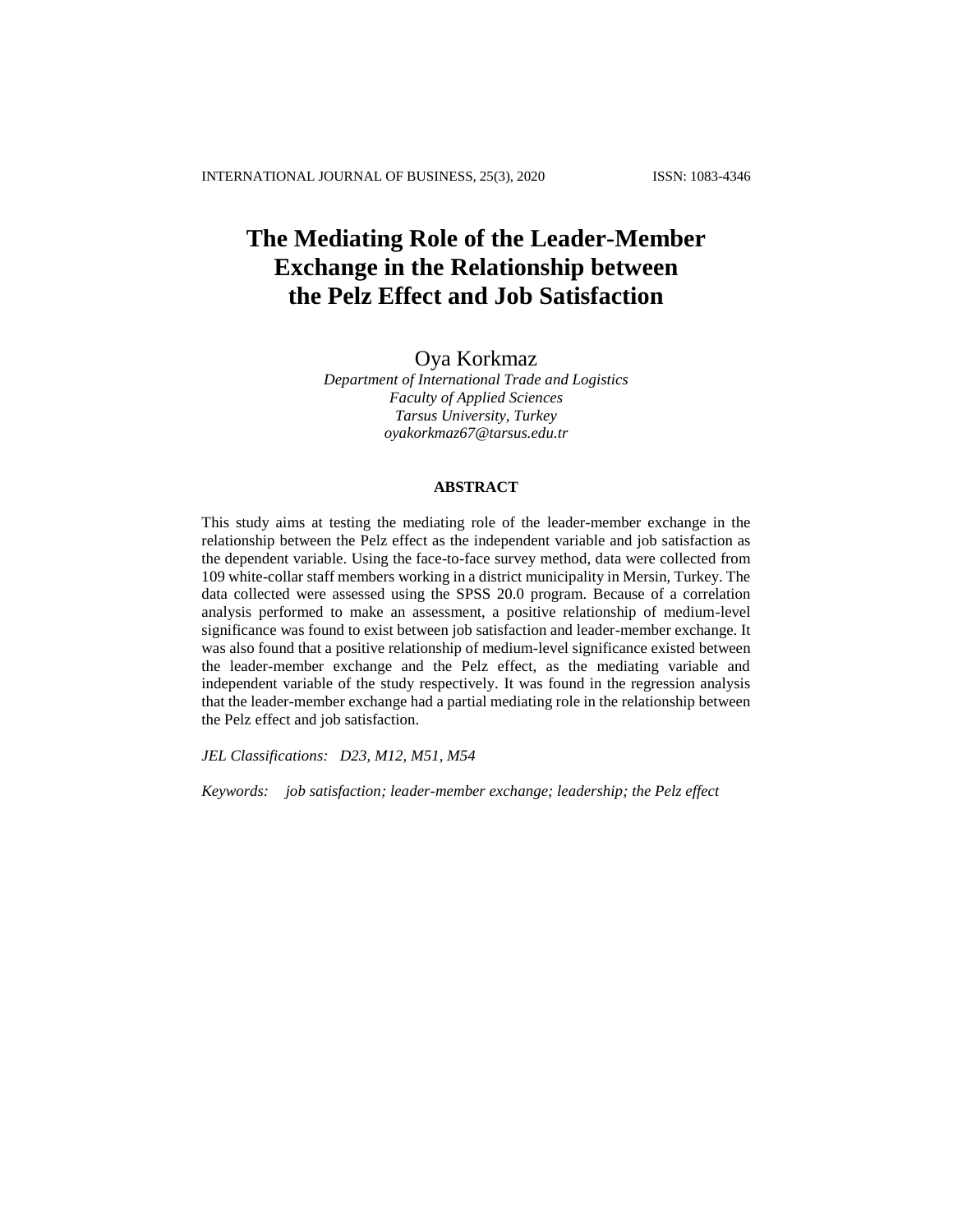#### **I. INTRODUCTION**

The leader-member theory is based on the idea that leaders develop different levels of relationships with their subordinates. A leader's relationship with his/her subordinates in an organization is affected by multiple factors, such as culture, ethics, justice, honesty, and HR applications of the involved organization. The degree of this effect determines the quality of leader-member exchange. A high level of communication developed by the leader with his/her subordinates and superiors contributes to the quality of this relationship. When a leader has a wide area of influence, leader-member exchanges with subordinates will improve, and employees' job satisfaction will increase because the subordinates notice that their leader has a good communication level with his/her own superiors. The Pelz effect posits that a leader's communication with their superiors arranges their communication with subordinates, and this study proposes that it can affect the levels of job satisfaction of employees. It is presumed in this study, again, that highquality leader-member exchanges can play a mediating role with the impact of the Pelz effect on job satisfaction levels.

In fact, the leader-member exchange theory determines the quality of the unique relationships that a leader establishes with his/her subordinates and focuses on how a leader can improve himself / herself. For this reason, the leader-member exchange theory is a method that should be considered by organizations in management applications. An effective implementation of this theory in organizations would eliminate many unnecessary steps in the functioning of these organizations and simplify their organizational structures. Hence, the organization would become more flexible and agile. As for individuals, their motivation and performance levels improve, and consequently, their degree of job satisfaction would increase. The energy and time spent by individuals for work would also increase, and briefly, both sides would mutually benefit from the situation. Because of high-quality relationships established by the leader with his/her subordinate, the staff would gain strength, employees would obtain more autonomy and self-efficacy, and the business' transparency and client-oriented behavior among group members will improve (Hall et al., 2016).

The leader-member exchange theory holds a remarkably important place among leadership theories due to its advantages for both the individuals and organizations. This is because organizations of today have become aware that leaders who develop good relations with employees affect organizational outcomes positively, whereas ones who do not develop such relations affect them negatively, and that the degree of these relations is the key component to organizational success. Therefore, this theory drew the attention of many researchers, as well as organizations, and was found to be worth thinking about and studying.

#### **II. LEADER-MEMBER EXCHANGE**

In the field of organizational leadership, the leader-member exchange theory is regarded as one of the most interesting theories that examine the relationship between leadership process and its outcomes (Gerstner and Day, 1997). The leadership theory, which was first introduced by Dansereau, Graen and Haga (1975) and named as the Vertical Dyad Linkage Model earlier, was developed by tackling the exchange between leader/manager and members/subordinates (followers) within the framework of a vertical dyadic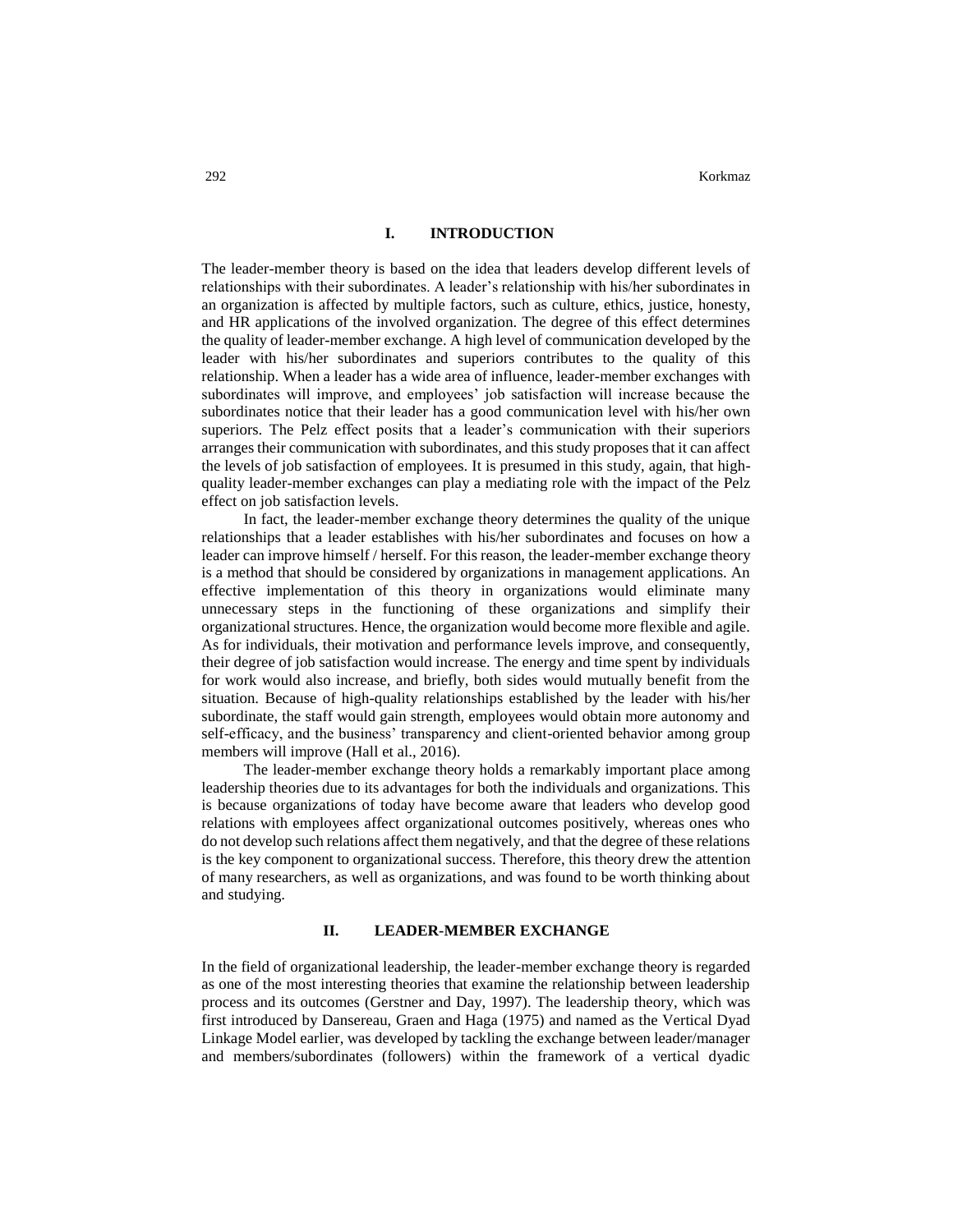approach, and was renamed as the "Leader-Member Exchange Theory (LMX)" (Özutku et al., 2008).

The leader-member exchange theory studies the dyadic relationship between a leader and his followers. It considers the relationship between the leader and his follower on an individual basis, depending on the assumption that a leader does not interact in the same way with all group members in the environment, and that this relationship occurs differently between the leader and each of the followers (Çalışkan, 2018). In brief, the leader-member theory is based on the postulate that leaders or managers develop different quality relations with their subordinates through interactions, and that the quality of these relationships affect individual and organizational outcomes (Cinel and Özdaşlı, 2017).

The relationships between superiors and subordinates in leader-member exchange show differences in that they range from high quality to low quality, according to the theory. The group of subordinates with whom a leader develops a high-quality relationship is defined as an "in-group (the adopted, trusted assistants)", whereas the group of the ones with whom the leader develops low-quality relationships is defined as an "out-group (the excluded, hired hands)". Such discrimination emerges fully because of a leader's capability to identify and perceive. The value of an unfavored employee for the manager and his role expectations support such discrimination (Bolat et al., 2017; Yu et al., 2018; Cropanzano et al., 2017; Chuang et al., 2018; Aleksić, et al., 2016; Hall et al., 2016).

An in-group is also known as a group with high-quality leader-member exchange. The ones in an in-group receive high levels of exchange, support and trust from superiors, and their superiors reward them more than others, officially or unofficially (inside information, granting participation in decision-making, task definition, job latitude, support and attention) responsibilities (Bolat et al., 2017; Yu et al., 2018; Cropanzano et al., 2017; Chuang et al., 2018; Aleksić et al., 2016; Hall et al., 2016).

The exchange relationship with employees in the out-group differs largely. A relatively lower level of interaction occurs in such an exchange; superiors use their positional powers against these employees and develop relationships with the ones in this group based on formal rules, policies, power relations and contracts. For this reason, the out-group is named, with regard to the quality of relationship, as the "low-quality group". The leader expects this group of subordinates to fulfill the tasks and responsibilities that are formally assigned. The subordinates enjoy their prescribed rights to the extent that they fulfill the expected tasks and responsibilities (Bolat et al., 2017; Yu et al., 2018; Cropanzano et al., 2017; Chuang et al., 2018; Aleksić, et al., 2016; Hall et al., 2016).

Subordinates may distance themselves from work because of being a member of the out-group, and it can be assumed that their exchange with people in the surroundings are likely to decline. An alienated employee actually becomes self-estranged and alienated from his own essence, and does not enjoy organizational factors that are meant to satisfy him. He does not cooperate towards organizational aims, since he does not have future expectations related with the organization. Because of feeling alienated from work, these employees cannot understand the point of what they do, cannot use all of their energy and potential, think that they are incompetent regarding participating in company decisions, and may come into conflict with other employees. Because of this, a leader with such relationships may cause the business to be negatively affected from the conditions of competition (Tanrıverdi and Kahraman, 2016).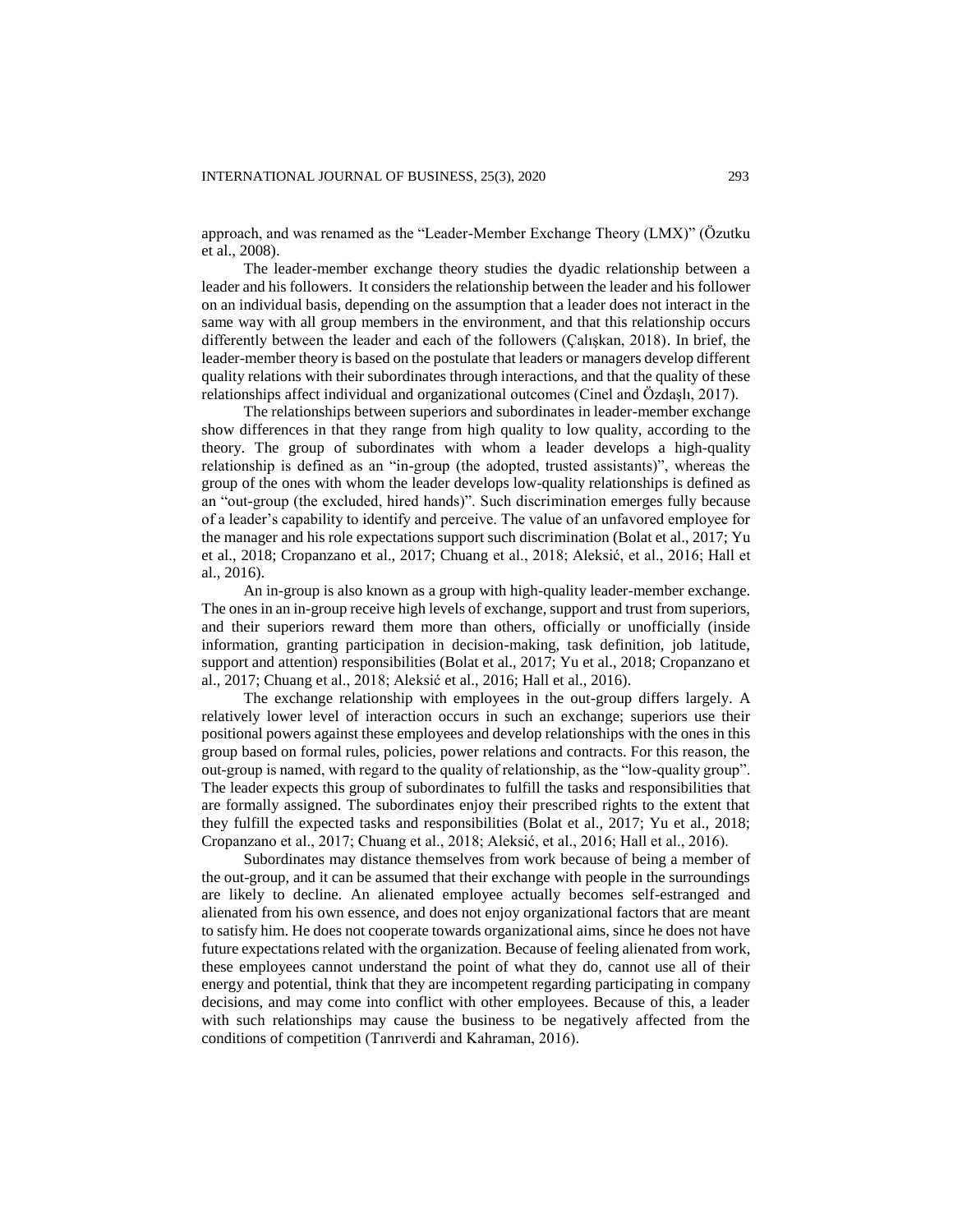In contrast, when the leader-member exchange' quality is high, employee' commitment, organizational citizenship, job satisfaction, extra role behavior, productivity, team effectiveness, performance and career development improve, whereas employee' turnover, work-related stress and accidents decline (Bolat, 2011; Morganson et al., 2017; Lloyd et al., 2017; Omilion-Hodges and Baker, 2017). The leader can make the most of the resources and time by this way (Seo et al., 2018). There are different degrees of relationships between leaders and their subordinates according to the leadermember exchange theory. Leaders' exchanges with their subordinates are not uniform since their time and resources are limited (Göksel and Aydıntan, 2012). Emotional contagion also plays a part in the uniformity of these relationships. Both side' emotions pass to each other through emotional contagion and determine the quality of the exchange (Cropanzano et al., 2017).

Leader-member exchange consist of three phases. The first phase is defined as the "stranger phase". Exchange, in this phase, is minimal, tasks and expectations are at the standard level, and the leader's basic interests are oriented towards the people's expectations and needs in general. The effect of demographic factors on the leadermember exchange is generally related to this phase. The second phase is named as the "acquaintance phase", which can be defined as the trial process. Reciprocal additional tasks and responsibilities are tested in this phase. Exchanges are at a moderate level, and the corresponding person's, as well as the person's, own needs and expectations are important. The third phase is defined as the "partnership phase", in which reciprocal exchanges are at high levels. People are functioning well beyond their standard job descriptions and responsibilities. Their needs and expectations are related to the group (Ordun and Aktaş, 2014). However, these relationships cannot be considered separately from the leader's relationship with the top management, in other words, they are independent of the Pelz effect.

#### **III. THE PELZ EFFECT**

The Pelz effect is a premise that explains subordinates' satisfaction of their jobs and leaders through the degree and scope of their leaders' upward influence. It contends that the personnel who work with leaders with a wide impact area have higher levels of satisfaction (Meydan et al., 2018: 79). According to another definition, Pelz effect is a premise claiming that leader's effectiveness and his power to orient the subordinates toward the issue of achieving organizational success cannot be discussed independent of the leader's power to influence his superiors, to make his superiors listen to him and to obtain strategic information from them (Meydan et al., 2018: 75).

The Pelz effect asserts that a leader's communication with his superiors also arranges his communication with subordinates. According to the Pelz effect, as they are equipped with more powers, the leaders who have a wide influence area provide the subordinates with a supportive and socially more intimate environment. Hence, the leaders have the powers both to be able to notice and meet the needs of the subordinates. Influential leaders, according to the Pelz effect, act as a mediator and play the role of an "associate member" in satisfying the needs of the subordinates. At the same time, influential leaders develop desired solutions to work-related problems by facilitating access to boss and top managers at the high hierarchical levels of the organization. As this atmosphere created by influential leaders generates benefits and added value for their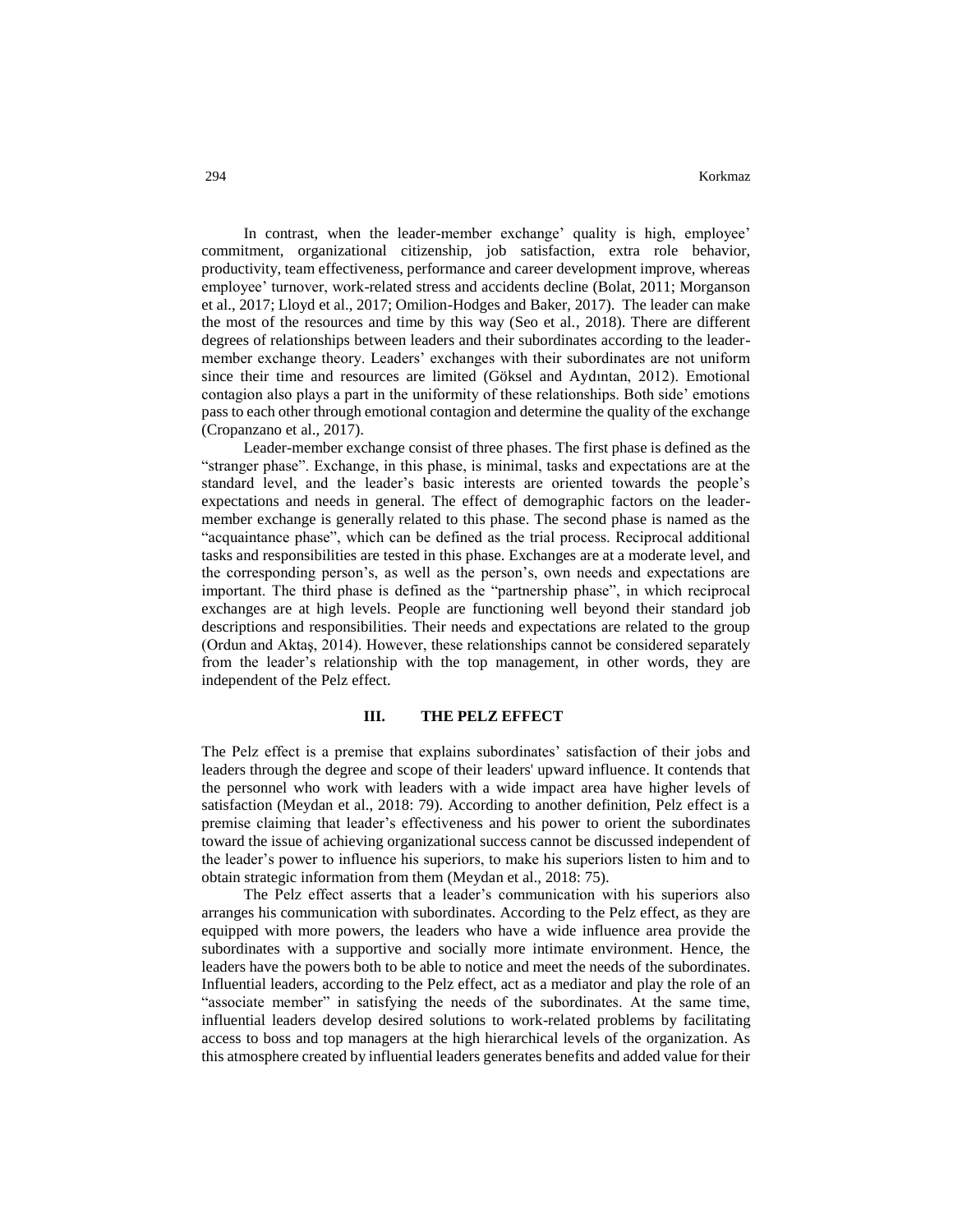work teams, the subordinates are more satisfied (Meydan et al., 2018: 79). The effect of leaders' hierarchical influence on the subordinates' attitude and behavior was named the "Pelz effect" after Pelz pointing out that the leaders' upward influence increase their employees' satisfaction (Jablin, 1980; Meydan et al., 2018: 79).

According to Jablin (1980), the power of leader's upward influence affects the power of his downward influence. The leaders who have a wide impact area and are relatively dominant in decisions at both strategic and operational levels will increase the level of their employees' satisfaction with the leaders they receive. The hierarchical influence of the leader has also to do with employees' sense of hierarchical control, perceived support and intra-team cooperative behaviors (Anderson and Tolson, 1991; Meydan et al., 2018: 79). In sum, according to Pelz (1952), the nature of leader-member exchange cannot be explained without considering the leader's upward influence. In this context, the supportive and sanctioning powers of the leaders who do not have powerful and effective communication with the superiors will remain limited (Meydan et al., 2018: 80).

Pelz (1951) reported that a leader's strong upward influence increased employee job satisfaction. A large body of research that tested Pelz's (1951) hypothesis found that the Pelz effect enhanced employee satisfaction. The fact that influential leaders are backed by top managements makes group members respond positively when they are offered help by these leaders, and hence, they feel more satisfied. Non-influential leaders will not be favored by the group members and their initiatives will not affect employee job satisfaction since these leaders are not sufficiently backed by the top management and they cannot provide adequate resources. The Pelz effect also helps employees to enhance their perception of self-monitoring in the organization (Anderson et al., 1990: 707).

In this context, according to this effect, leader's effectiveness is his power to be able to make his superiors listen to him and to obtain strategic information from them rather than their leadership style (participatory leadership, autocratic leadership, workemployee oriented leadership etc.). In the next stage, the leader, who is equipped with strategic information, makes employees feel valuable and empowered, and consequently, contributes to the enhancement of their performance by regularly transferring information to subordinates. The quality of the leader's leader-member exchange with his superiors affects group members' leadership perception, work behavior and attitude. Furthermore, it creates more perceived support, interest, participation in decision-making processes, productivity, supervisor sensitivity, less negative work-related experience and more job satisfaction (Meydan et al., 2018: 80).

## **IV. JOB SATISFACTION**

Job satisfaction is the contentedness of employees with their jobs. Job satisfaction is a phenomenon that occurs when job characteristics and employees' needs overlap, and that determines the employees' feeling of contentedness with their jobs (Akıncı, 2002). In other words, job satisfaction describes employees' positive feelings with respect to their own job. The needs of an employee who has these feelings can be deemed satisfied. Job satisfaction is vitally important for an employee, since it improves an employee's commitment, performance, productivity and sense of responsibility. Besides, it decreases turnover rate, absenteeism and stress level (Randhawa and Narang, 2018).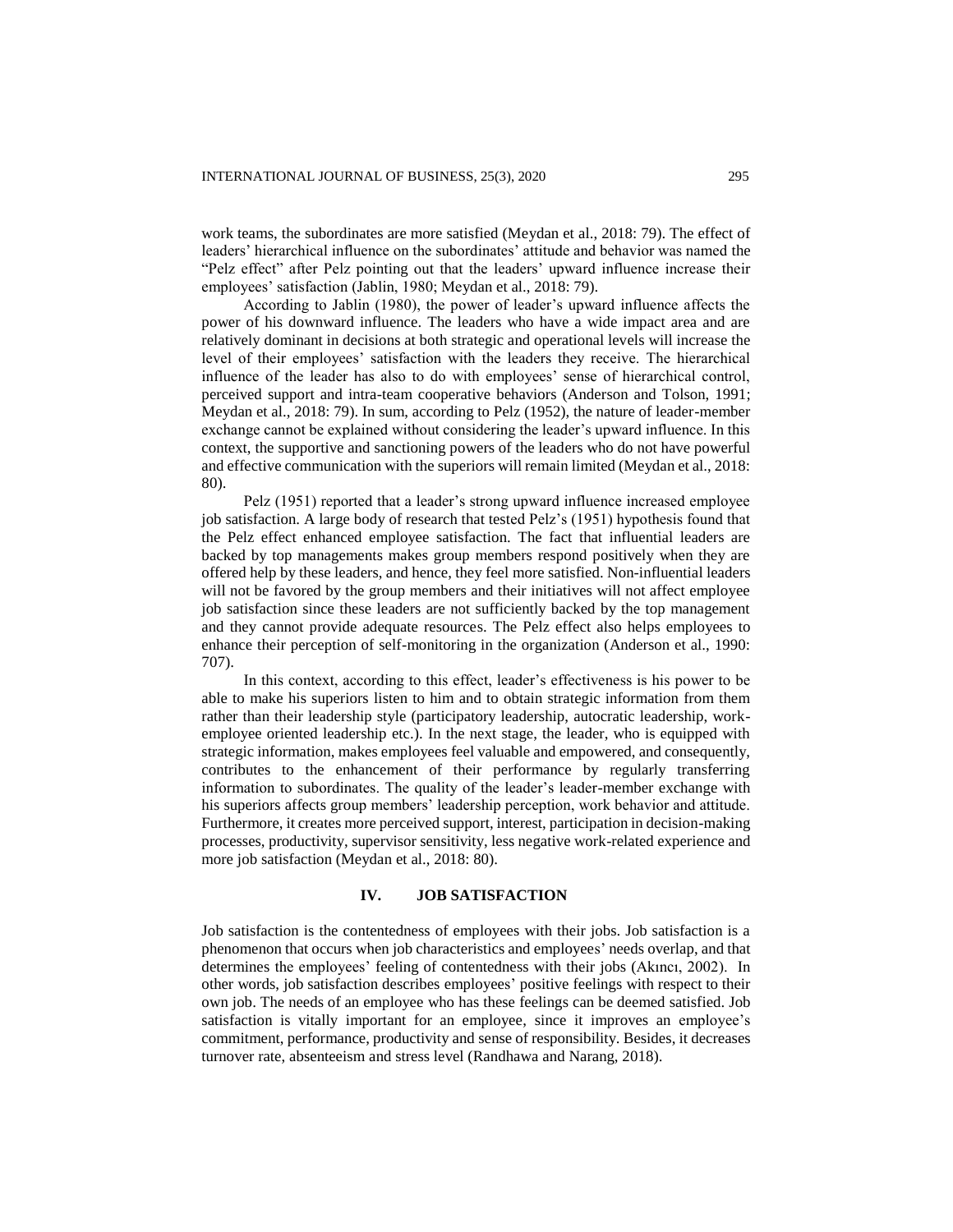Job satisfaction does also affect employees' health, happiness and work-life balance and provides the organization a competitive advantage, as a result (Crespi-Vallbona and Mascarilla-Miró, 2018). In addition to having many individual outcomes, job satisfaction positively affects individual outcomes for also being the main factor of employee career development. From an organization's viewpoint, it is recognized as the main determinant of an organization's success (Ranaweera and Li, 2018).

Job satisfaction is characterized as the positive mood and attitude developed by employees vis-à-vis their jobs as a result of their experience and the tasks they fulfil successfully. Job satisfaction is influenced by many factors, which are opportunities for development, work-related stress, executives' leadership capabilities, workforce standards, sufficiency of reward or compensation, authority and responsibility. Job satisfaction affects many factors, like an organization's innovation capability; it is also affected by several factors (Hrnjic et al., 2018). Thus, job satisfaction has a practical importance in an organization's management. In fact, job satisfaction is the outcome of the characteristics of a job (Crespi-Vallbona and Mascarilla-Miró, 2018).

Job satisfaction appears in the form of intrinsic and extrinsic satisfaction with regard to an individual. Satisfaction obtained as a result of work, such as pay/financial rewards is termed as "extrinsic satisfaction", while satisfaction obtained during work, such as the sense of accomplishment, is termed as "intrinsic satisfaction" (Deniz, 2005). Job satisfaction describes, at the same time, a subjective phenomenon as an outcome of the synchronization between behavior and attitude (Safarpour et al., 2018). The subjective phenomenon implies the practices of an organization in the systems of recruitment and dismissal, reward, performance and punishment (Crespi-Vallbona and Mascarilla-Miró, 2018). In other words, job satisfaction incorporates employees' positive and negative feelings about their job (Güçer and Demirdağ, 2014), and is defined as a positive impact posed to the job as a collection of positive reactions or emotions about the job (Crespi-Vallbona and Mascarilla-Miró, 2018).

Job satisfaction has an unprecedented impact on individuals' reactions to, for example, working conditions, opportunities and outcomes, as well as their emotions and attitudes. Job satisfaction generally comes from factors such as recognition, opportunities, career development and compensation, as well as job type, working conditions, working climate, leadership and control (Crespi-Vallbona and Mascarilla-Miró, 2018).

#### **V. MATERIALS AND METHODS**

This section of the research gives an account of the research aim, method and model, population and sample, data collection tool, statistical tests and techniques used for data interpretation, and research results.

## **A. The Research Aim**

The aim of this research was to find whether the Pelz effect had an effect on job satisfaction. If it showed an impact on employee' job satisfaction, the aim was, then, to test the existence of the mediating role of leader-member exchange on that effect. Another aim of this study was to investigate whether or not employee' job satisfaction varied with respect to demographic factors.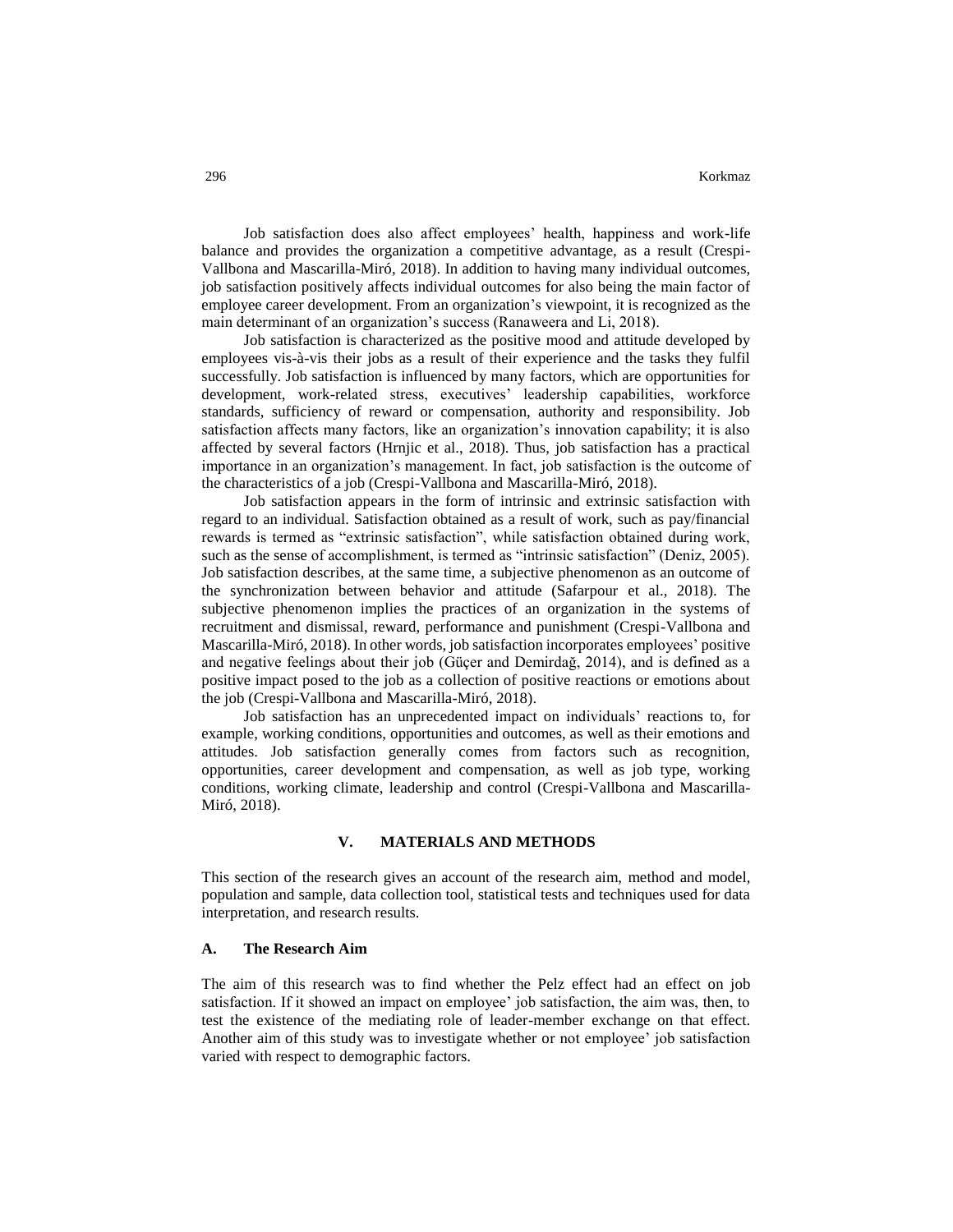#### **B. The Research Model and Hypotheses**

This research used a survey model that treated employee' job satisfaction as the dependent variable, the Pelz effect as the independent variable, and the leader-member exchange as the moderator variable. Seven hypotheses were used in this research, and these hypotheses were tested using the Pelz effect as the independent variable, job satisfaction as the dependent variable, and the leader-member exchange as the moderator variable and demographical variables. The following conceptual model was developed in relation to the proposed hypotheses (Figure 1).



The hypotheses of the research are listed below:

*Hypothesis 1a: There is a significant relationship between the Pelz effect and job satisfaction.*

*Hypothesis 1b: Leader-member exchange has a mediating role in the relationship between the Pelz effect and the job satisfaction.*

*Hypothesis 1c: The job satisfaction perception varied based on gender. Hypothesis 1d: The job satisfaction perception varied based on income level. Hypothesis 1e: The job satisfaction perception varied based on educational status. Hypothesis 1f: The job satisfaction perception varied based on work experience. Hypothesis 1g: The job satisfaction perception varied based on age.*

# **C. Scales Used in the Research**

## **1. The leader-member exchange scale**

A 7-item leader-member exchange scale, which was developed by Scandura and Graen (1984) and translated by Atılmış and Bolat (2016) to Turkish, was used to determine the employees' level of exchange with their leaders. The items in the scale were measured using 5-point likert- type scale ranging between "1=Strongly Disagree" and "5=Strongly Agree".

## **2. The job satisfaction scale**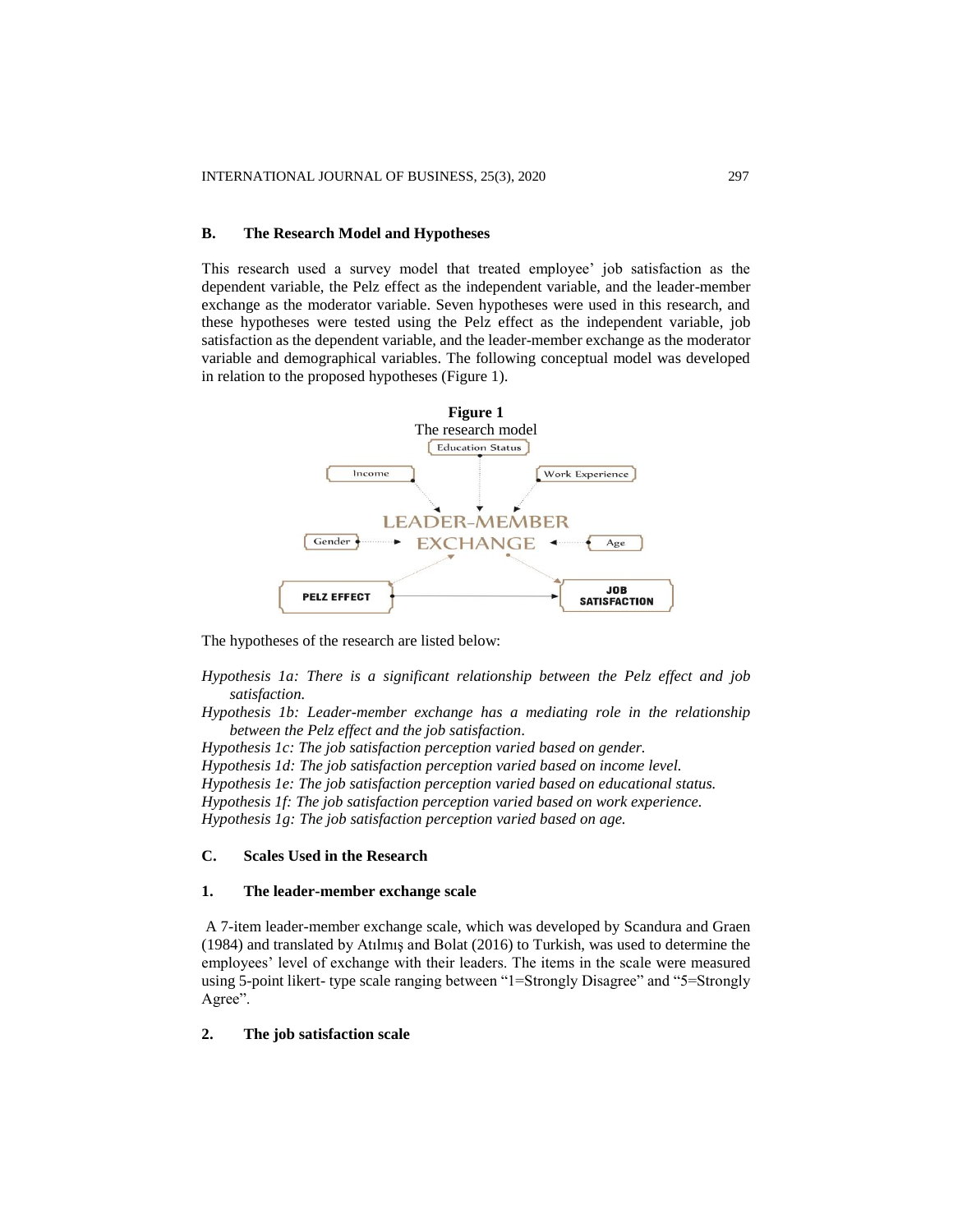The 5-point Likert-type questionnaire "Minnesota Job Satisfaction Scale", which was translated to Turkish by Baycan (1985) and it was tested for validity and reliability in this research. The items in the scale were measured using 5-point Likert-type scale ranging; "1=Very Dissatisfied", "2=Dissatisfied", "3=Neither Satisfied nor Dissatisfied", "4= Satisfied" and "5=Very Satisfied".

### **3. The Pelz scale**

A single factoral and 6-item scale developed by Meydan et al. (2018) was utilized to measure the quality of the relationship of employees' supervisors with their own superiors. The items in the scale were rated on a 5-point Likert-type system that ranged between "1=Strongly Disagree" and "5=Strongly Agree". A "Personal Information Form", which consisted of six variables and included demographic information, was also annexed to the questionnaires.

#### **D. Data Collection and Data Analysis Methods**

The data required to test the research hypotheses were collected from the sample through face-to-face survey method. The data were evaluated using SPSS 20.0 (Statistical Package for Social Sciences) and AMOS 24.0 (Analysis of Moment Structures) software programs. Confirmatory factor analysis was used to determine construct validity, and a reliability analysis was conducted to determine internal consistency. Correlation analysis was performed to find the direction and strength of the relationship between the variables; simple linear regression and multiple regression analysis were performed to investigate the relationship between the variables, and independent-samples t-test and one-way ANOVA test were performed to identify differences.

### **E. The Sample Group**

The sample group of the research consisted of 109 white-collar personnel working at a district municipality operating in the province of Mersin. The facts that the white-collar personnel were working at desk using their brainpower and not their physical power, and that their education levels, their awareness and their interactions with their leaders were higher than those of the blue-collar workers all were played a big role in the selection of this sample group. Additionally, due to time and cost limitations, a municipality was selected in this research which operates in a region easily accessible to the researchers, and is a public organization from which reliable information could be obtained, increasing the validity and reliability of the research conducted on it.

Municipalities are public organizations established for providing all the individuals that constitute a society's dwelling in a certain area with services related to them. The managers of these organizations are voted in by the local society. In order for the public services to satisfy the individuals that constitute the local society, those who provide these services must be satisfied with the job they are doing. Because of the application of effort-intensive production systems at municipalities, providing job satisfaction for employees has a greater importance compared to other organizations. The workers with low job satisfaction cannot be expected to offer services, which are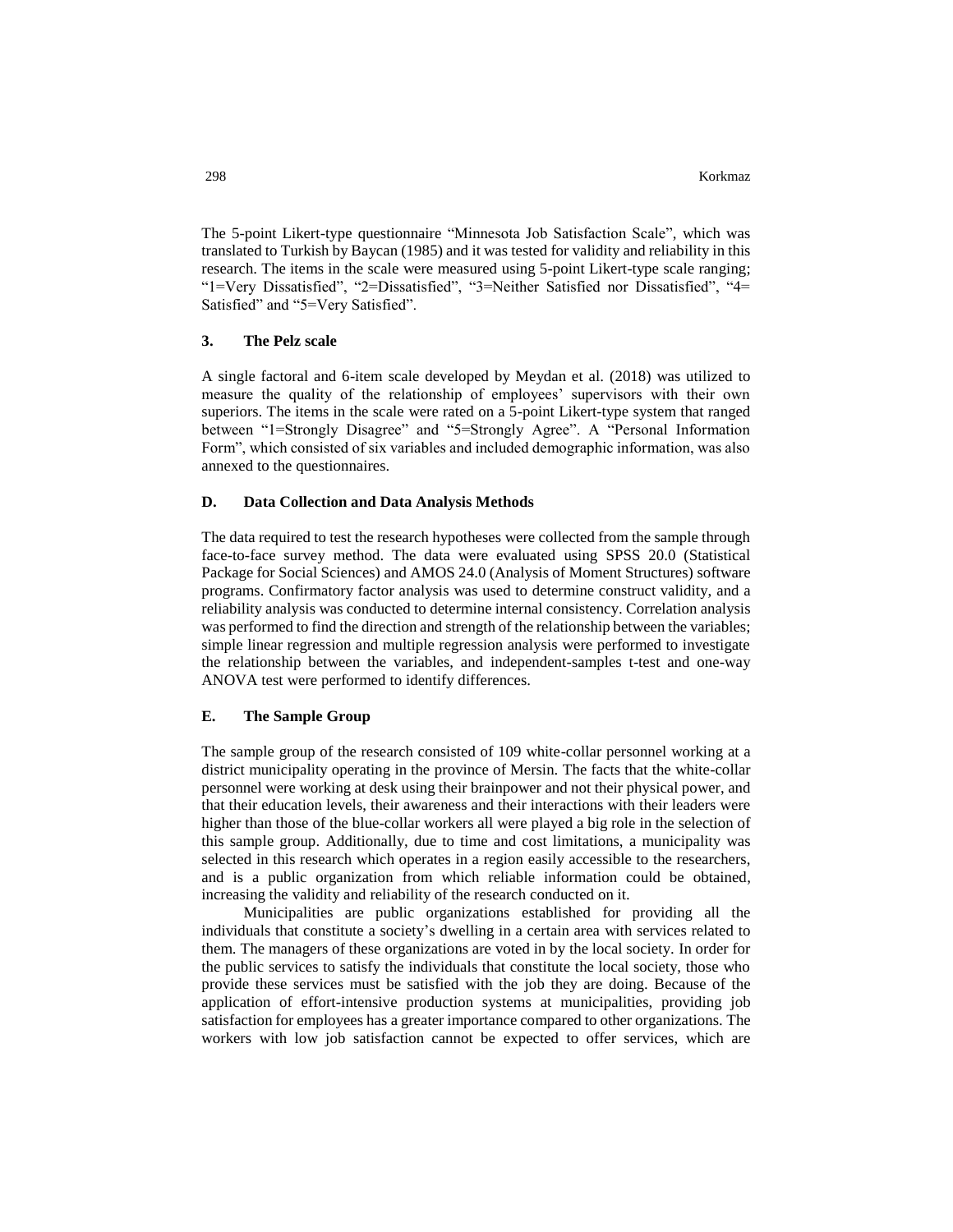satisfactory to the individuals within the boundaries of the municipal's territory (Akman et al., 2016).

All of the 109 surveys distributed to the participants in this research, in which the full count method was used, were returned. However, 16 surveys that were filled out incorrectly were excluded from assessment and so 93 surveys were included in assessment.

# **F. Findings Obtained through the Research**

## **1. The frequency analysis**

Table 1 presents descriptive statistics of the sample. According to Table 1, 25.8% of the sample participants were male and 74.2% were female. The dominance of the female gender is remarkable, according to the data. Regarding the employees' age, it was observed that there was an accumulation of employees younger than 53 years old by an 88.2% majority. Furthermore, 40.9% of the participants had graduate levels of education. Regarding monthly incomes, 86% of the participants had an income level of 1500 to 4500 Turkish Liras. As for work experience, 89.2% of the participants had an experience total of over 5 years.

|                       |                        | 1 avit 1                  |                       |  |  |  |  |  |  |  |
|-----------------------|------------------------|---------------------------|-----------------------|--|--|--|--|--|--|--|
|                       | Descriptive statistics |                           |                       |  |  |  |  |  |  |  |
|                       | Frequency              | Percentage                | Cumulative percentage |  |  |  |  |  |  |  |
|                       |                        | Gender                    |                       |  |  |  |  |  |  |  |
| Male                  | 24                     | 25.8%                     | 25.8%                 |  |  |  |  |  |  |  |
| Female                | 69                     | 74.2 %                    | 100.0%                |  |  |  |  |  |  |  |
| Age                   |                        |                           |                       |  |  |  |  |  |  |  |
| 21 and younger        | $\overline{4}$         | 4.3 %                     | 4.3 %                 |  |  |  |  |  |  |  |
| $22 - 36$             | 33                     | 35.5 %                    | 39.8%                 |  |  |  |  |  |  |  |
| 37-52                 | 45                     | 48.4%                     | 88.2%                 |  |  |  |  |  |  |  |
| 53-71                 | 11                     | 11.8%                     | 100.0%                |  |  |  |  |  |  |  |
|                       |                        | <b>Educational status</b> |                       |  |  |  |  |  |  |  |
| High school           | 55                     | 59.1 %                    | 59.1 %                |  |  |  |  |  |  |  |
| Undergraduate         | 13                     | 14.0 %                    | 73.1 %                |  |  |  |  |  |  |  |
| Graduate              | 20                     | 21.5 %                    | 94.6%                 |  |  |  |  |  |  |  |
| Postgraduate (Master) | 5                      | 5.4 %                     | 100.0%                |  |  |  |  |  |  |  |
|                       |                        | <b>Monthly income</b>     |                       |  |  |  |  |  |  |  |
| 1500-3000 TL          | 37                     | 39.8%                     | 39.8%                 |  |  |  |  |  |  |  |
| 3001-4500 TL          | 43                     | 46.2%                     | 86.0%                 |  |  |  |  |  |  |  |
| 4501-6000 TL          | 11                     | 11.8%                     | 97.8%                 |  |  |  |  |  |  |  |
| 6001 TL and more      | 2                      | 2.2 %                     | 100.0%                |  |  |  |  |  |  |  |
|                       |                        | Work experience           |                       |  |  |  |  |  |  |  |
| 5 year and less       | 10                     | 10.8%                     | 10.8%                 |  |  |  |  |  |  |  |
| $6-13$                | 32                     | 34.4 %                    | 45.2 %                |  |  |  |  |  |  |  |
| 14-21                 | 22                     | 23.7 %                    | 68.9%                 |  |  |  |  |  |  |  |
| 22-29                 | 24                     | 25.8%                     | 94.7 %                |  |  |  |  |  |  |  |
| 30 year and more      | 5                      | 5.3 %                     | 100.0%                |  |  |  |  |  |  |  |

**Table 1**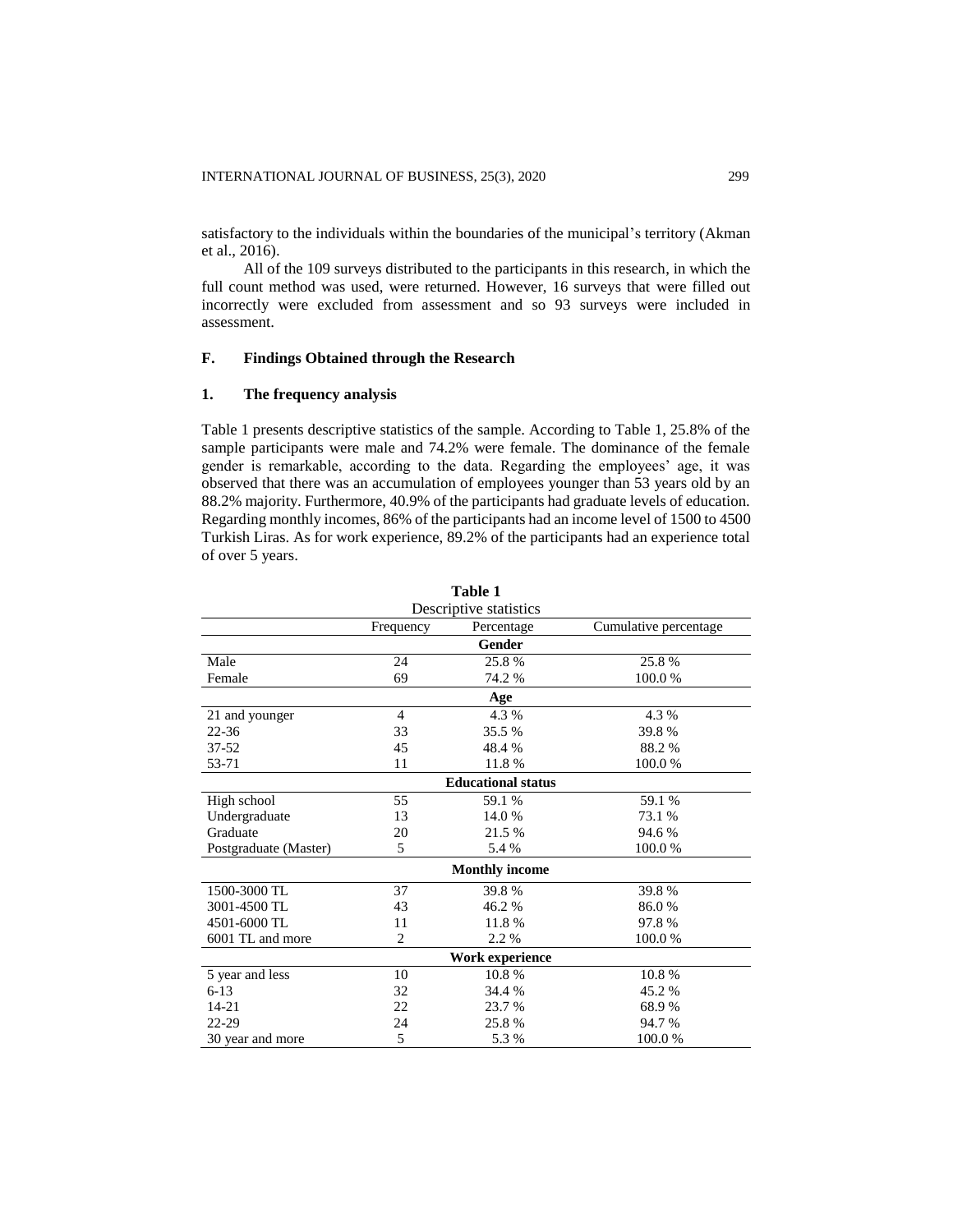## **2. The validity and reliability analysis**

Confirmatory factor analysis was performed to identify the construct validity of the scales utilized in the research. The recommended nominal values obtained by the confirmatory factor analysis that was applied to the 7-item leader-member exchange scale is presented in Table 2 below.

| Table 2                                                               |  |  |  |                                                |  |  |  |  |
|-----------------------------------------------------------------------|--|--|--|------------------------------------------------|--|--|--|--|
| The Leader-member exchange scale / Recommended fit values             |  |  |  |                                                |  |  |  |  |
| Fit criterion                                                         |  |  |  | $\chi^2$ p $\chi^2$ /sd RMSEA CFI SRMR NFI GFI |  |  |  |  |
| Recommended fit value 11.588 0.314 1.159 0.042 0.995 0.02 0.969 0.967 |  |  |  |                                                |  |  |  |  |

The data relating to the recommended fit values in Table 2 show the value of chi square= 11.588,  $p = 0.314$ , RMSEA = 0.042, GFI = 0.967, chi square/degrees of freedom value of = 1,159, SRMR = 0,02, CFI = 0.995 and NFI = 0.969. Figure 2 below demonstrates the standardized solution values of the tested leader-member exchange scale.

**Figure 2** The leader-member exchange scale / standardized solution values



The fit values found by the application of the confirmatory factor analysis to the job satisfaction scale are presented in Table 3 below.

**Table 3**

The Job satisfaction scale / recommended fit values

| The Job Batisfaction Beale / Tecommented in Values |  |  |  |                                                    |  |                        |  |  |  |
|----------------------------------------------------|--|--|--|----------------------------------------------------|--|------------------------|--|--|--|
| Fit criterion                                      |  |  |  | $\gamma^2$ p $\gamma^2$ /sd RMSEA CFI SRMR NFI GFI |  |                        |  |  |  |
| Recommended fit value $292.468$ 0.001 2.119 0.11   |  |  |  |                                                    |  | 0.965 0.08 0.878 0.911 |  |  |  |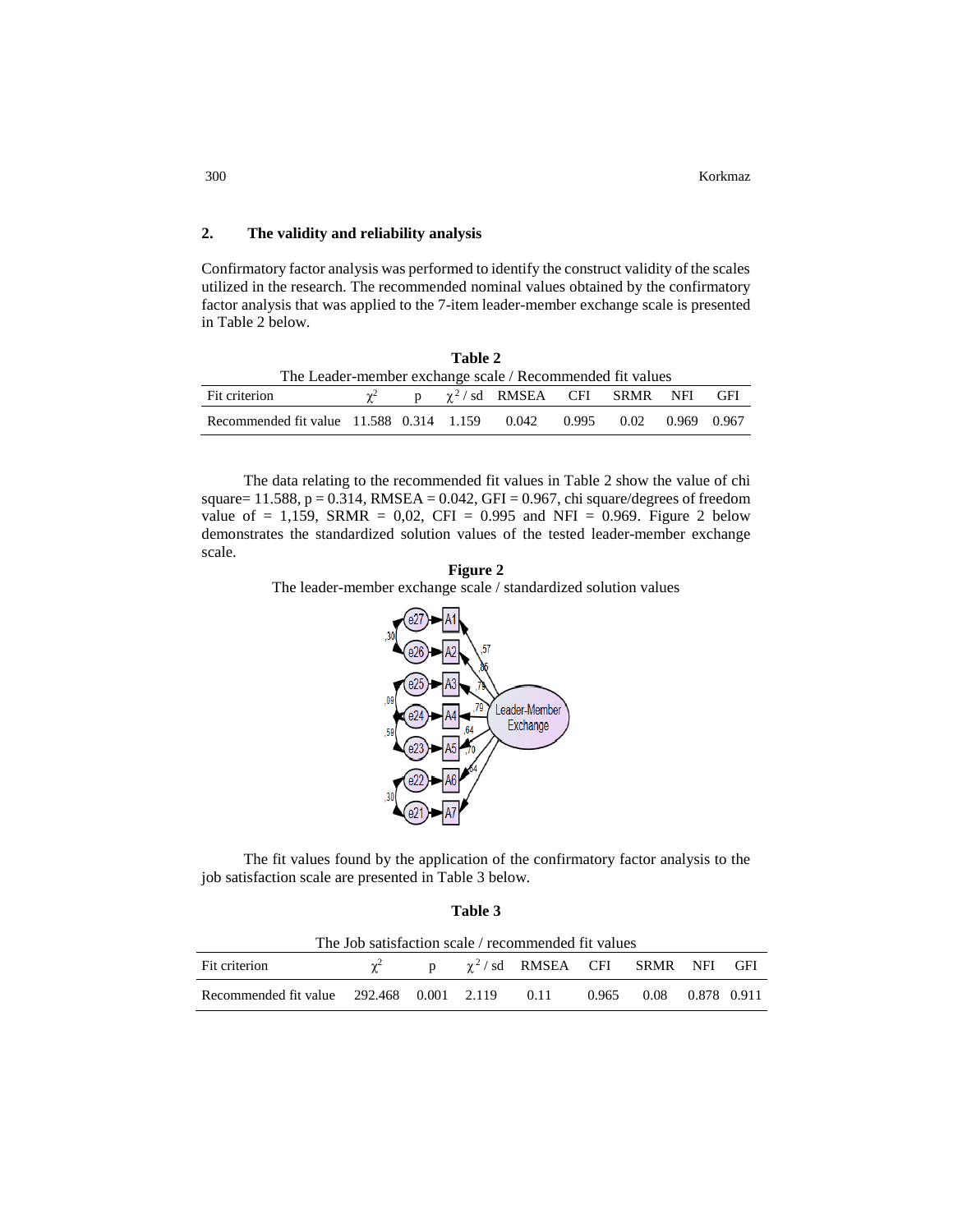The data relating to the recommended fit values in Table 3 show the value of chi square=  $292.468$ , p =  $0.001$ , RMSEA =  $0.11$ , GFI =  $0.911$ , chi square/ degrees of freedom value of  $= 2.119$ , SRMR  $= 0.08$ , CFI  $= 0.965$  and NFI  $= 0.878$ . The standardized solution values relating to the tested job satisfaction scale are presented in Figure 3 below.



The recommended fit values obtained by the application of the confirmatory factor analysis to the 6-item Pelz scale are presented in Table 4.

| Table 4                                                              |  |  |  |                                  |  |  |  |     |
|----------------------------------------------------------------------|--|--|--|----------------------------------|--|--|--|-----|
| The Pelz scale / Recommended fit values                              |  |  |  |                                  |  |  |  |     |
| Fit criterion                                                        |  |  |  | $\chi^2$ / sd RMSEA CFI SRMR NFI |  |  |  | GFI |
| Recommended fit value 19.068 0.004 3.178 0.15 0.966 0.05 0.952 0.935 |  |  |  |                                  |  |  |  |     |

The data relating to the recommended fit values in Table 4 show the value of chi square=  $19.068$ , p =  $0.004$ , RMSEA =  $0.15$ , GFI =  $0.935$ , a chi square/ degrees of freedom value of  $= 3.178$ , SRMR  $= 0.05$ , CFI  $= 0.966$  and NFI  $= 0.952$ . The standardized solution values relating to the tested Pelz effect scale are presented in Figure 4 below.

It is observed that the recommended fit values for the leader-member exchange scale in Table 2, for the job satisfaction scale in Table 3 and for the Pelz effect scale in Table 4 were in accordance with the goodness-of-fit statistics published by Şeşen and Meydan (2011). Hence, the construct validity of the scales utilized in the research was at an acceptable level.

One item was removed from the job satisfaction scale upon the confirmatory factor analysis and the scales' results of the reliability tests to ensure their validity, as presented in Table 5. The Cronbach's Alpha for the job satisfaction, leader-member exchange and Pelz effect scales were found to be 0.941, 0.884 and 0.876, respectively. The scales were determined to have internal consistency depending on these values.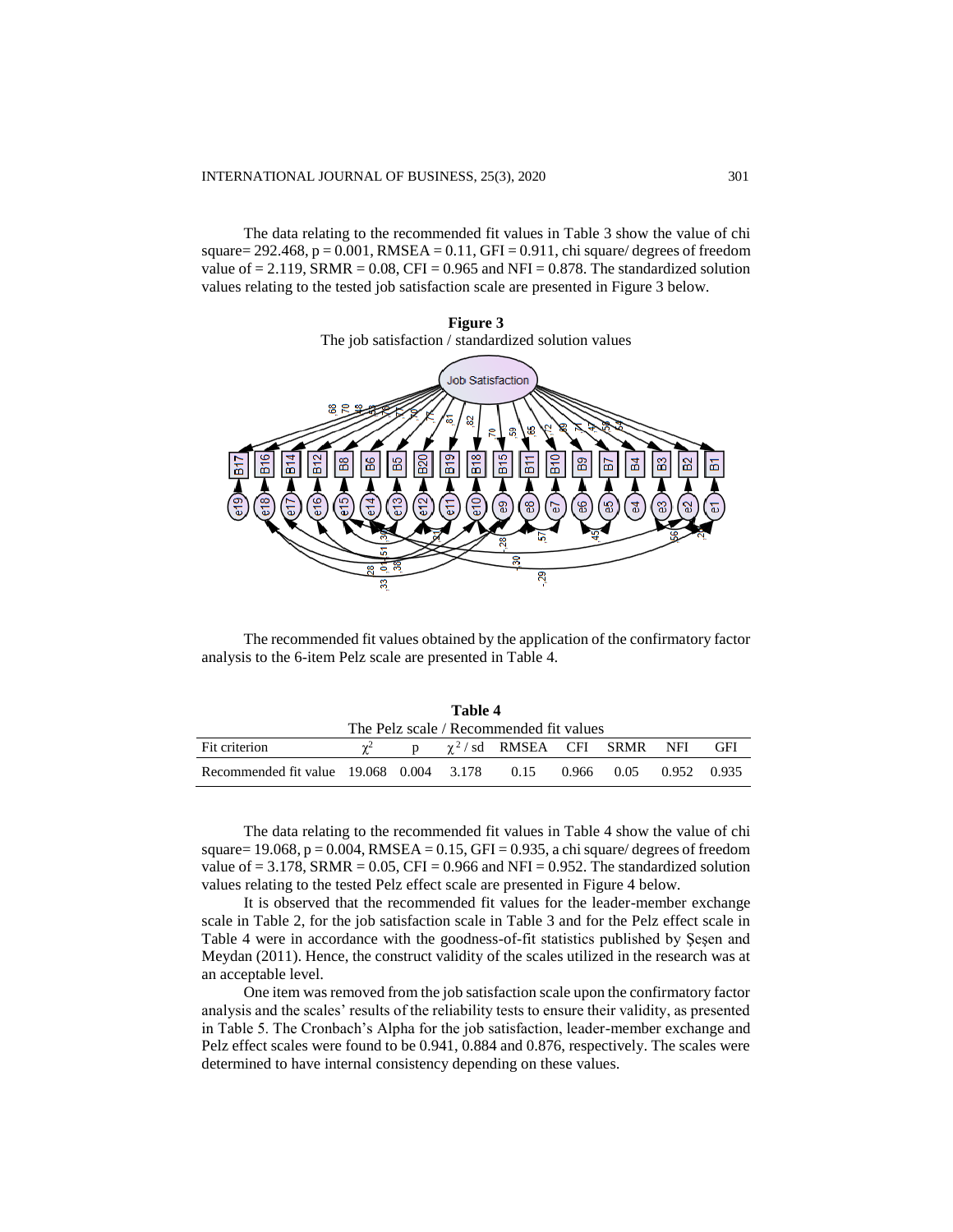

**Figure 4** The Pelz effect / standardized solution values

**Table 5** The reliability test results

|                              | Cronbach's alpha | Number of items |
|------------------------------|------------------|-----------------|
| Job satisfaction scale       | 0.941            |                 |
| Leader-member exchange scale | 0.884            |                 |
| Pelz scale                   | 0.876            |                 |

## **3. The normality test**

The Kolmogorov-Smirnov and Shapiro-Wilk values obtained by running a normality test with the research data were presented in Table 6, and their descriptive statistics are given in Table 7. According to Kolmogorov-Smirnov and Shapiro-Wilk values in Table 6, the data obtained from the scales do not fully show a normal distribution.

The skewness and kurtosis values for the scales utilized in the research are detailed in Table 7. It can be seen from the data in Table 7 that the skewness and kurtosis values of the data obtained from the scales, which do not have normal distribution according to the Kolmogorov-Smirnov values, were between -2 and +2. Thus, these data were found to have normal distribution according to George and Mallery's (2003) classification. Therefore, parametric techniques were utilized in the research.

| Table 6                |                                   |    |        |                  |    |        |  |  |
|------------------------|-----------------------------------|----|--------|------------------|----|--------|--|--|
|                        | The results of the normality test |    |        |                  |    |        |  |  |
|                        | Kolmogorov-Smirnov                |    |        | Shapiro-Wilk     |    |        |  |  |
|                        | <b>Statistic</b>                  | df | Sig(p) | <b>Statistic</b> | df | Sig(p) |  |  |
| Leader-member exchange | 0.135                             | 93 | 0.000  | 0.947            | 93 | 0.001  |  |  |
| Pelz effect            | 0.223                             | 93 | 0.000  | 0.875            | 93 | 0.000  |  |  |
| Job satisfaction       | 0.167                             | 93 | 0.000  | 0.933            | 93 | 0.000  |  |  |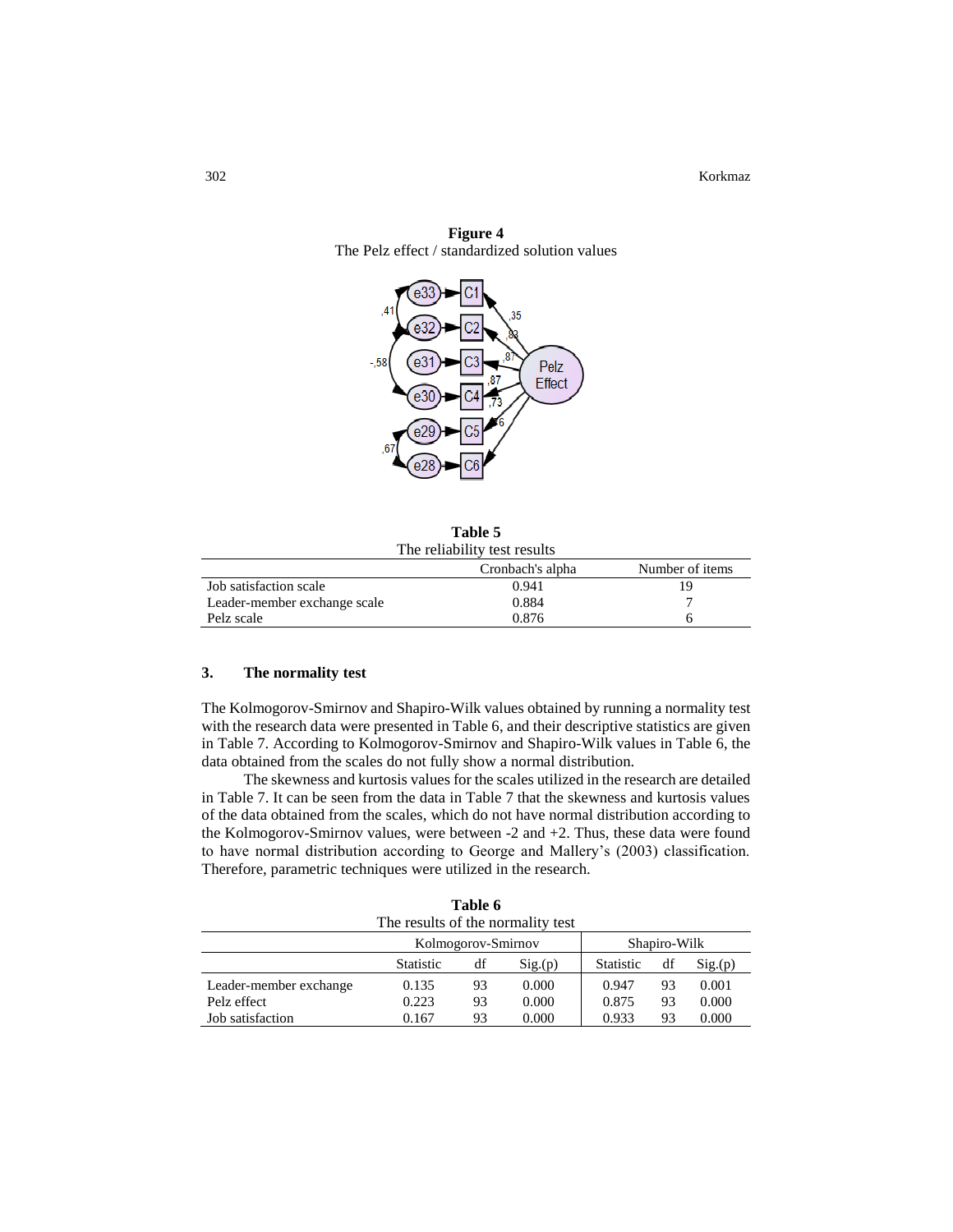| Normality tests - descriptive statistics |                 |                  |            |  |  |
|------------------------------------------|-----------------|------------------|------------|--|--|
|                                          |                 | <b>Statistic</b> | Std. Error |  |  |
| Leader-member exchange                   | <b>Skewness</b> | $-0.820$         | 0.250      |  |  |
|                                          | Kurtosis        | 1.001            | 0.495      |  |  |
| Pelz effect                              | <b>Skewness</b> | $-1.202$         | 0.250      |  |  |
|                                          | Kurtosis        | 1.980            | 0.495      |  |  |
| Job satisfaction                         | <b>Skewness</b> | $-0.997$         | 0.250      |  |  |
|                                          | Kurtosis        | 2.009            | 0.495      |  |  |

| Table 7                                  |  |  |  |  |  |  |
|------------------------------------------|--|--|--|--|--|--|
| Normality tests - descriptive statistics |  |  |  |  |  |  |

## **4. The correlation analysis**

Table 8 gives the results of the correlation analysis between the dependent and independent variables, and the moderator and independent variables. According to the results, there was a positive relationship of moderate significance between job satisfaction, the dependent variable, and the Pelz effect, the independent variable. It was identified that there was also a significantly positive and moderate correlation between the Pelz effect, the independent variable, and the leader-member exchange, the moderator variable.

| The results of the correlation analysis |                                         |                |  |  |  |
|-----------------------------------------|-----------------------------------------|----------------|--|--|--|
|                                         |                                         | Pelz effect    |  |  |  |
| Job satisfaction                        | Pearson correlation<br>$Sig.(2-tailed)$ | 0.569<br>0.000 |  |  |  |
| Leader-member exchange                  | Pearson correlation<br>$Sig.(2-tailed)$ | 0.487<br>0.000 |  |  |  |

**Table 8**

## **5. The regression analysis**

Table 9 presents the simple linear regression analysis of the relationship between the Pelz effect and job satisfaction. Upon reviewing the result of the regression analysis conducted, it was found that the regression model to be developed showed statistical significance as the statistical significance values of the F value was less than 0.05.

| Table 9                                                             |  |            |                |             |        |        |  |  |  |
|---------------------------------------------------------------------|--|------------|----------------|-------------|--------|--------|--|--|--|
| The relationship between the Pelz effect and job satisfaction-ANOVA |  |            |                |             |        |        |  |  |  |
|                                                                     |  |            | Sum of squares | Mean square | F      | Sig(p) |  |  |  |
|                                                                     |  | Regression | 4.335.509      | 4,335.509   | 43.593 | 0.000  |  |  |  |
| Model 1 Job satisfaction                                            |  | Residual   | 9,050.318      | 99.454      |        |        |  |  |  |
|                                                                     |  | Total      | 13,385.828     |             |        |        |  |  |  |

ANOVA results of the regression analysis are presented in Table 10. According to the results, the alteration in the Pelz effect accounted for the 31.6% of the change in job satisfaction. The value that a job satisfaction can take can be formulated as follows: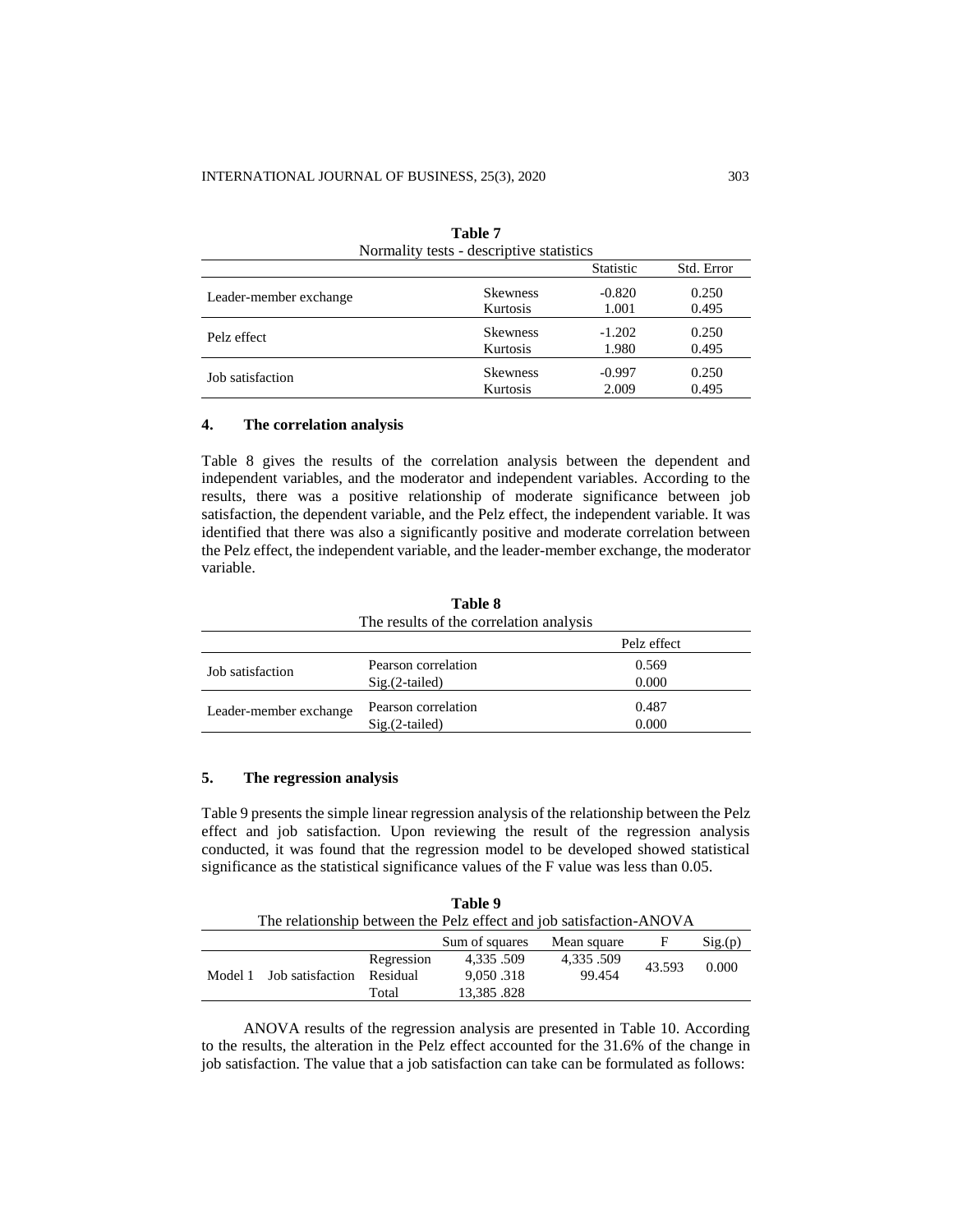| Job satisfaction = $33.718 + (1.670 \text{ x Pelz effect})$ | (1) |
|-------------------------------------------------------------|-----|
|                                                             |     |
| 70 I I 10                                                   |     |

| тате то                                                                         |                          |                         |                 |       |                      |       |                                       |  |
|---------------------------------------------------------------------------------|--------------------------|-------------------------|-----------------|-------|----------------------|-------|---------------------------------------|--|
| The relationship between the Pelz effect and the job satisfaction-model summary |                          |                         |                 |       |                      |       |                                       |  |
|                                                                                 |                          |                         |                 |       |                      |       | $\text{Sig.}(p)$ $r^2$ Adjusted $r^2$ |  |
|                                                                                 | Model 1 Job satisfaction | Constant<br>Pelz effect | 33.718<br>1.670 | 6.603 | 6.091 0.000<br>0.000 | 0.324 | 0.316                                 |  |

According to the model, 1 unit increase in the Pelz effect resulted in a 1.670 unit increase in job satisfaction. These findings confirm the hypothesis of  $H_{1a}$ . However, to test the H1b hypothesis, an intermediary role for leader member exchange needs to be examined. The moderator model designed by Baron and Kenny (1986) was applied for this. In order to mention the mediating effect of a variable according to this model, the independent variable needs to have an effect on a dependent variable; the independent variable needs to have an effect on a mediating variable, and when the mediating variable is included in the regression analysis, the regression coefficient of the independent variable on the dependent variable needs to decrease. Also, the mediating variable needs to have a significant effect on the dependent variable. The regression analysis performed in that regard is provided below.

Table 11 demonstrate the simple linear regression analysis between the leadermember exchange and the Pelz effect. According to the examined result of the regression analysis performed, it had been found that the regression model to be established indicated a statistical significance since the statistical significance values of the F values are lower than 0.05.

**Table 11** The relationship between the leader-member exchange and the Pelz effect (moderator)- ANOVA

|         |                           |            | ,,,,,,,        |             |        |        |
|---------|---------------------------|------------|----------------|-------------|--------|--------|
|         |                           |            | Sum of squares | Mean square | F      | Sig(p) |
| Model 2 | Leader-member<br>exchange | Regression | 646.280        | 646.280     |        |        |
|         |                           | Residual   | 2.075.419      | 22.807      | 28.337 | 0.000  |
|         |                           | Total      | 2,721.699      |             |        |        |
|         |                           |            |                |             |        |        |

The ANOVA results of the regression analysis are presented in Table 12. According to the data, the change in the Pelz effect accounts for 22.9% of the change in the leader-membership exchange. The regression analysis was performed as the last step to find the moderator effect is given below.

| Table 12                                                                          |  |
|-----------------------------------------------------------------------------------|--|
| The relationship between leader-member exchange and the Pelz effect-Model summary |  |

|       |               |             |  | Sig(p)                     | $r^2$ | Adjusted $r^2$ |
|-------|---------------|-------------|--|----------------------------|-------|----------------|
| Model | Leader-member | Constant    |  | $11.019$ 4.157 0.000 0.237 |       | 0.229          |
| ∽     | exchange      | Pelz effect |  | $0.645$ 5.323 0.000        |       |                |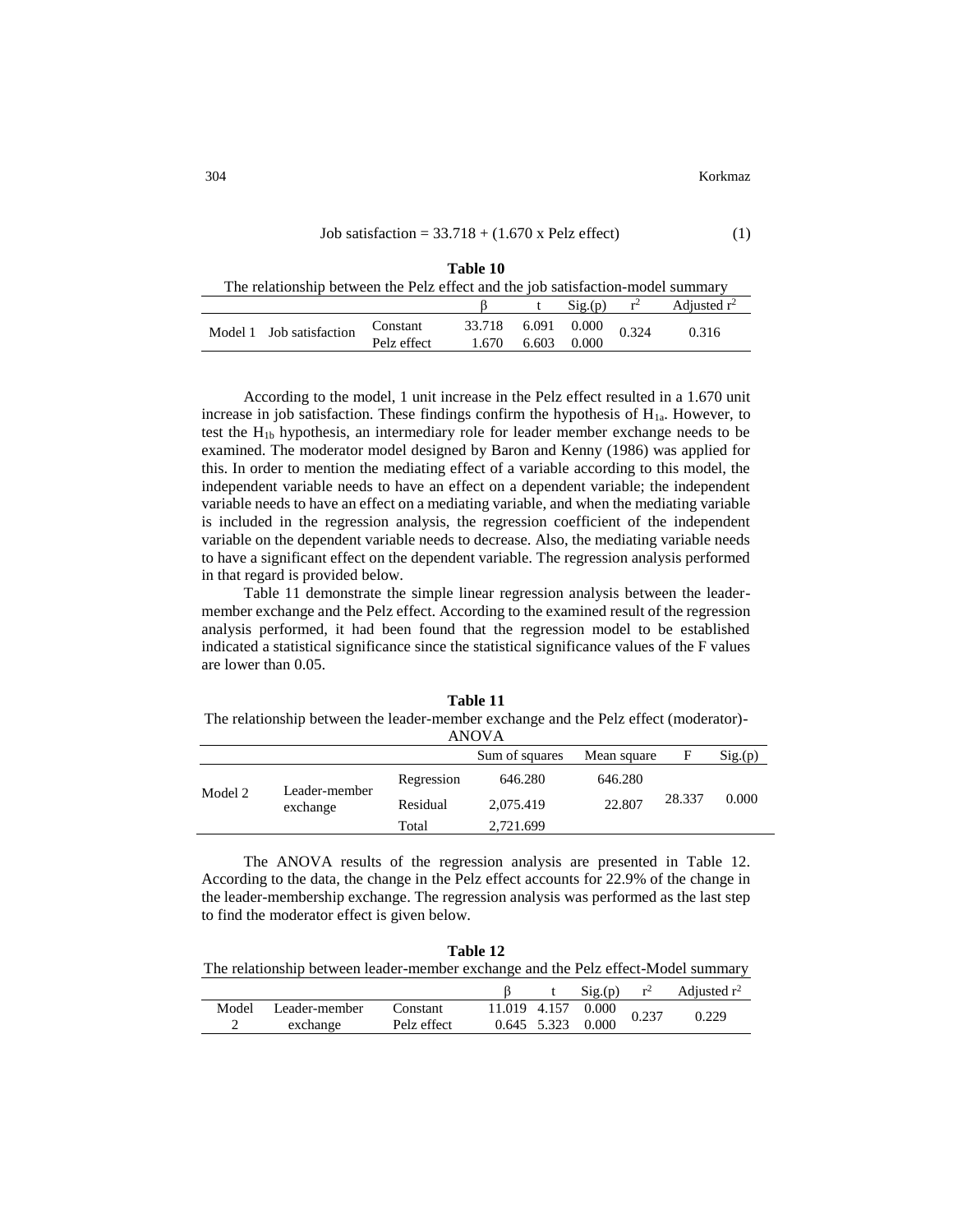Table 13 shows the multiple regression analysis of the relationship between the leader-member exchange and the Pelz Effect regarding job satisfaction. The regression model to be developed is statistically significant, according to the results of the regression analysis.

|                                                                             |                    | Table 13       |             |        |        |  |  |  |
|-----------------------------------------------------------------------------|--------------------|----------------|-------------|--------|--------|--|--|--|
| The relationship of the leader-member exchange and the Pelz effect with job |                    |                |             |        |        |  |  |  |
|                                                                             | satisfaction-ANOVA |                |             |        |        |  |  |  |
|                                                                             |                    | Sum of squares | Mean square | F      | Sig(p) |  |  |  |
|                                                                             | Regression         | 7,385.515      | 3,692.757   |        |        |  |  |  |
| Model 3 Job satisfaction                                                    | Residual           | 6,000.313      | 66.670      | 55.388 | 0.000  |  |  |  |
|                                                                             | Total              | 13,385.828     |             |        |        |  |  |  |

The ANOVA results of the multiple regression analysis are presented in Table 14. According to the analysis results, the Pelz effect and the moderator variable, the leadermember exchange, together accounted for the 54.2% of the change in the employees' job satisfaction. When the three models developed were reviewed, it was found that the regression coefficient was 1.670 in measuring the relationship between the Pelz effect and job satisfaction; that the regression coefficient related to the Pelz effect decreased to 0.888 in Model 3, which was developed by adding the leader-member exchange the moderator variable to Model 1, and that the leader-member exchange had a statistically significant effect in Model 3. According to these results, it was determined that the leadermember exchange had a partial moderator effect on the relationship between the Pelz effect and job satisfaction.

**Table 14** The relationship of the leader-member exchange and the Pelz effect with job satisfaction-Model summary

| sausiaction-iviouci summai v |  |                           |        |       |                         |                |                         |
|------------------------------|--|---------------------------|--------|-------|-------------------------|----------------|-------------------------|
|                              |  |                           |        |       | Sig(p)                  | $\mathbb{R}^2$ | Adjusted $\mathbb{R}^2$ |
| Model 3 Job satisfaction     |  | Constant                  | 20.360 | 4.118 | 0.000                   |                |                         |
|                              |  | Leader-member<br>exchange |        |       | 1.212 6.764 0.001 0.552 |                | 0.542                   |
|                              |  | Pelz effect               | 0.888  | 3.746 | 0.000                   |                |                         |

#### **6. The independent-samples T-Test**

Table 15 shows the difference analysis between the job satisfaction and the gender of employees. It can be seen from the Table 15 that the significance value was greater than 0.05. According to the results of this analysis, it had been determined that the job satisfaction does not show any significant difference based on the gender of employees.

## **7. The one-way ANOVA test**

Table 16 shows the difference analysis between the job satisfaction and the age of employees. It can be seen from Table 16 that the significance value was greater than 0.05. According to the results of this analysis, it had been determined that the job satisfaction does not show any significant difference based on the age of employees.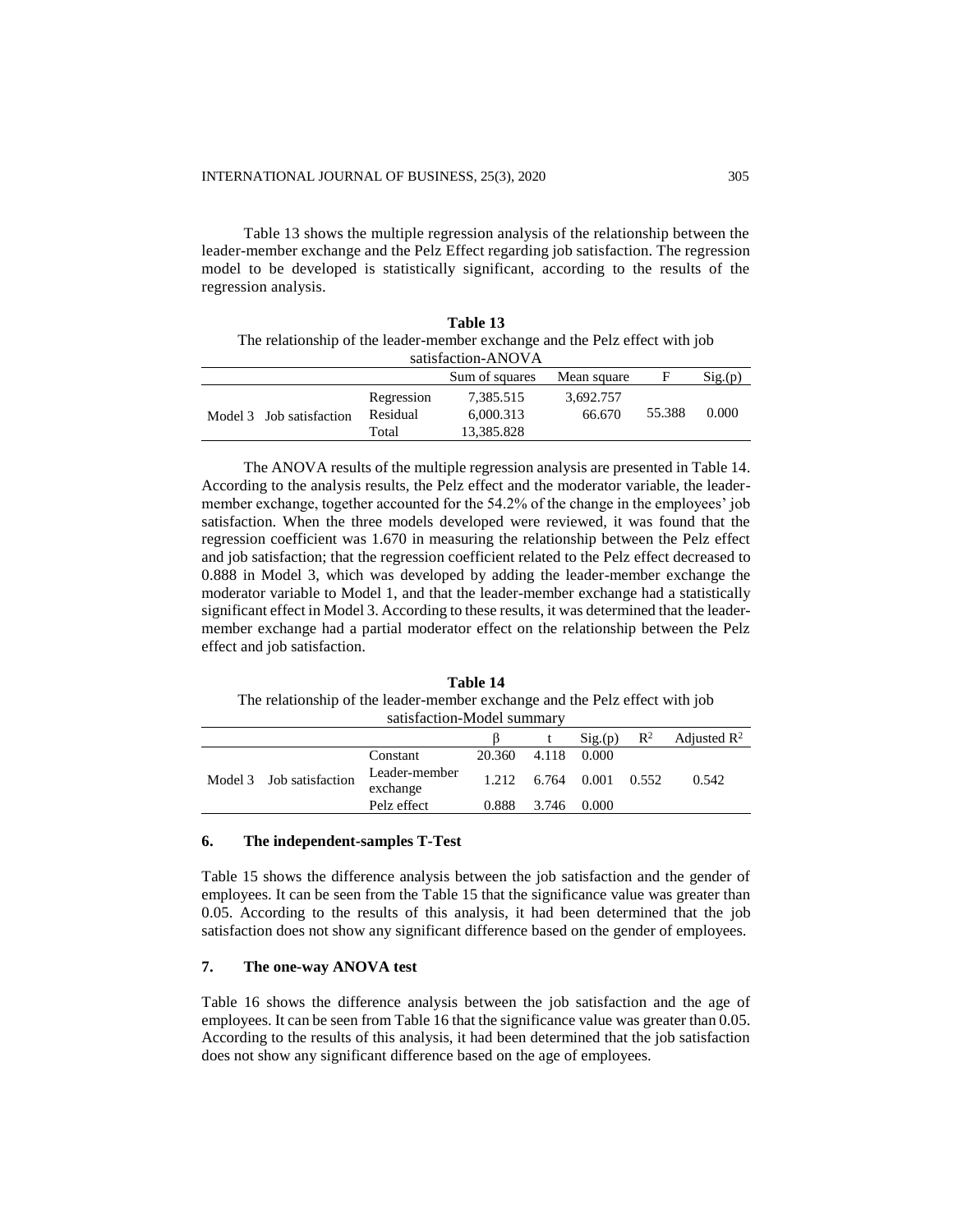| Job satisfaction and gender    |       |                                            |                              |        |                      |                    |                          |  |  |
|--------------------------------|-------|--------------------------------------------|------------------------------|--------|----------------------|--------------------|--------------------------|--|--|
|                                |       | Levene's test for<br>equality of variances | t-test for equality of means |        |                      |                    |                          |  |  |
|                                | F     | Sig(p)                                     |                              | df     | $Sig(2 -$<br>tailed) | Mean<br>difference | Std. Error<br>difference |  |  |
| Equal variances<br>assumed     | 0.693 | 0.407                                      | 0.313                        | 91     | 0.755                | 0.90036            | 2.87263                  |  |  |
| Equal variances not<br>assumed |       |                                            | 0.359                        | 53.062 | 0.721                | 0.90036            | 2.50888                  |  |  |

**Table 15**

| Table 16             |  |
|----------------------|--|
| Job satisfaction-age |  |

| JUU SAUSIAUUUI-AgU |    |         |                |            |       |        |  |
|--------------------|----|---------|----------------|------------|-------|--------|--|
|                    | N  | Mean    | Std. Deviation | Std. Error | н     | Sig(p) |  |
| 21 and younger     | 4  | 62.7500 | 12.81601       | 6.40800    |       |        |  |
| 22-36              | 33 | 69.7273 | 9.62507        | 1.67551    | 0.457 | 0.713  |  |
| 37-52              | 45 | 69.9333 | 12.38107       | 1.84566    |       |        |  |
| 53-71              | 11 | 70.5455 | 17.26478       | 5.20553    |       |        |  |

Table 17 shows the difference analysis between the job satisfaction and the educational status of employees. It can be seen from Table 17 that the significance value was greater than 0.05. According to the results of this analysis, it had been determined that the job satisfaction does not show any significant difference based on the educational status of employees.

| Table 17<br>Job satisfaction-educational status |    |         |                       |            |       |        |  |  |
|-------------------------------------------------|----|---------|-----------------------|------------|-------|--------|--|--|
|                                                 | N  | Mean    | <b>Std. Deviation</b> | Std. Error | F     | Sig(p) |  |  |
| High school                                     | 55 | 70.6909 | 11.86478              | 1.59985    |       |        |  |  |
| Undergraduate                                   | 13 | 72.4615 | 10.19490              | 2.82756    |       | 0.247  |  |  |
| Graduate                                        | 20 | 64.9500 | 12.15460              | 2.71785    | 1.405 |        |  |  |
| Postgraduate                                    | 5. | 69.2000 | 16.76902              | 7.49933    |       |        |  |  |

Table 18 examines the relationship between the monthly income levels of employees and the job satisfaction. It can be observed in the Table 18 that the significance value is greater than 0.05. Accordingly, it had been determined that there was no significant difference in the job satisfaction of the employees based on their monthly income level.

|                                       |    |         | Table 18       |            |       |        |  |  |
|---------------------------------------|----|---------|----------------|------------|-------|--------|--|--|
| Job satisfaction-monthly income level |    |         |                |            |       |        |  |  |
|                                       | N  | Mean    | Std. Deviation | Std. Error | F     | Sig(p) |  |  |
| 1501-3000 TL                          | 36 | 65.7451 | 11.42079       | 5.06503    |       |        |  |  |
| 3001-4500 TL                          | 43 | 69.6279 | 14.21271       | 2.16742    | 0.517 | 0.724  |  |  |
| 4501-6000 TL                          | 11 | 68.3636 | 14.96845       | 4.51316    |       |        |  |  |
| 6001 TL and more                      | 2  | 69.5000 | 3.53553        | 2.50000    |       |        |  |  |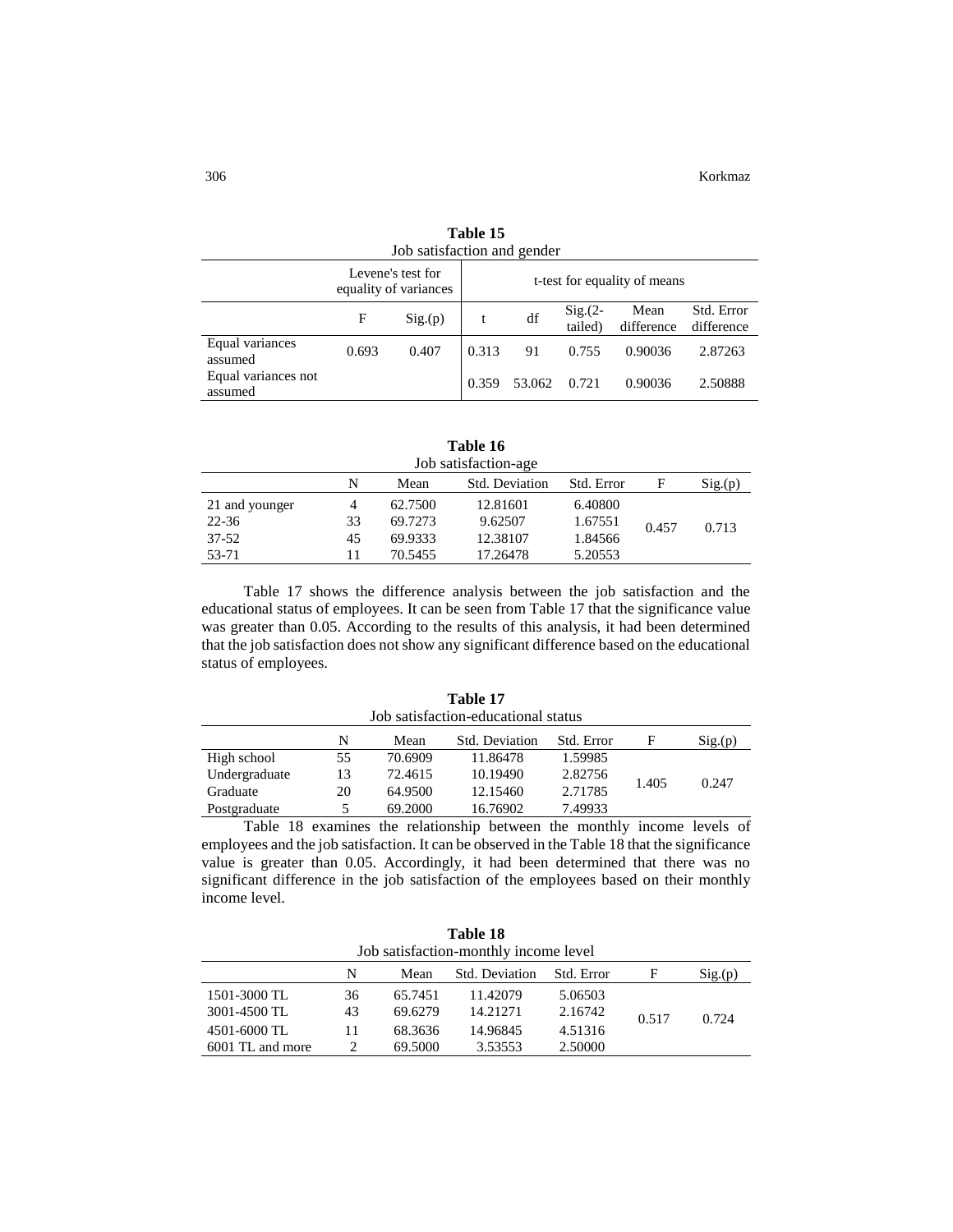In Table 19, the analysis of the different work experience of the employees in the same organization versus the job satisfaction of employees is shown. It can be seen from Table 19 that the significance value was greater than 0.05. According to the result of this analysis, the job satisfaction of the employees does not vary based on the work experience, in other words, the time spent in the organization does not affect the job satisfaction.

|                   |    |         | Table 19                         |            |       |        |
|-------------------|----|---------|----------------------------------|------------|-------|--------|
|                   |    |         | Job satisfaction-work experience |            |       |        |
|                   | N  | Mean    | Std. Deviation                   | Std. Error | F     | Sig(p) |
| 5 year and less   | 10 | 67.7000 | 10.89393                         | 3.44496    |       |        |
| $6-13$            | 32 | 70.4375 | 10.73113                         | 1.89701    |       |        |
| $14 - 21$         | 22 | 66.3182 | 11.64305                         | 2.48231    | 0.940 | 0.423  |
| 22-29             | 24 | 70.9583 | 14.98254                         | 3.05830    |       |        |
| 30 years and more | 5  | 76.4000 | 6.46529                          | 2.89137    |       |        |

## **VI. RESULTS AND DISCUSSION**

Today, different levels and qualities of communication occur between leaders and members, and leaders and their superiors in businesses. There are many factors affecting the quality of these communications. A leader's communication with his superiors is particularly remarkable among others. That is because the employees who become aware of their leader's good communication with superiors will feel a better sense of satisfaction from their work due to possible gains. This study, which was built on the above conceptual framework, reached the following conclusions.

According to the frequency analysis results, the 25.8% of the sample population were male and 74.2% were female. In this respect, the dominance of the female population is remarkable. With respect to the employee's ages, the number of the participants at the ages of 53 or younger is higher in the sample. It was identified that 40.9% of the participants had a graduate degree. As for employee's monthly income, 86% of the employees had a monthly income in the range of 1500 to 4500 TL. Regarding work experience, 89.2% of the employees in the sample had a work experience of over five years. The participants with these personal properties consisted of white-collar workers, because in a study they conducted, Hu et al., (2010) determined that the general job satisfaction of the white-collar personnel was higher than that of the blue-collar personnel by reasons of wage, manager and the job itself. Additionally, they indicated that the fact of the blue-collar personnel's career paths being rather limited also had effect on this dissatisfaction. Additionally, they determined that the white-collar employees had a more complex structure, as they had more knowledge and job diversity, and had more and diverse interactions with their coworkers, compared to the blue-collar personnel. As such, they indicated that this group made different comments regarding their job satisfaction. Although the blue-collar employees had a consistent knowledge due to the routine and monotonous works they did, they did not make different comments on their job satisfaction compared to the white-collar employees (Hu et al., 2010). In our study, the properties of these two groups were taken into account, and it was decided that data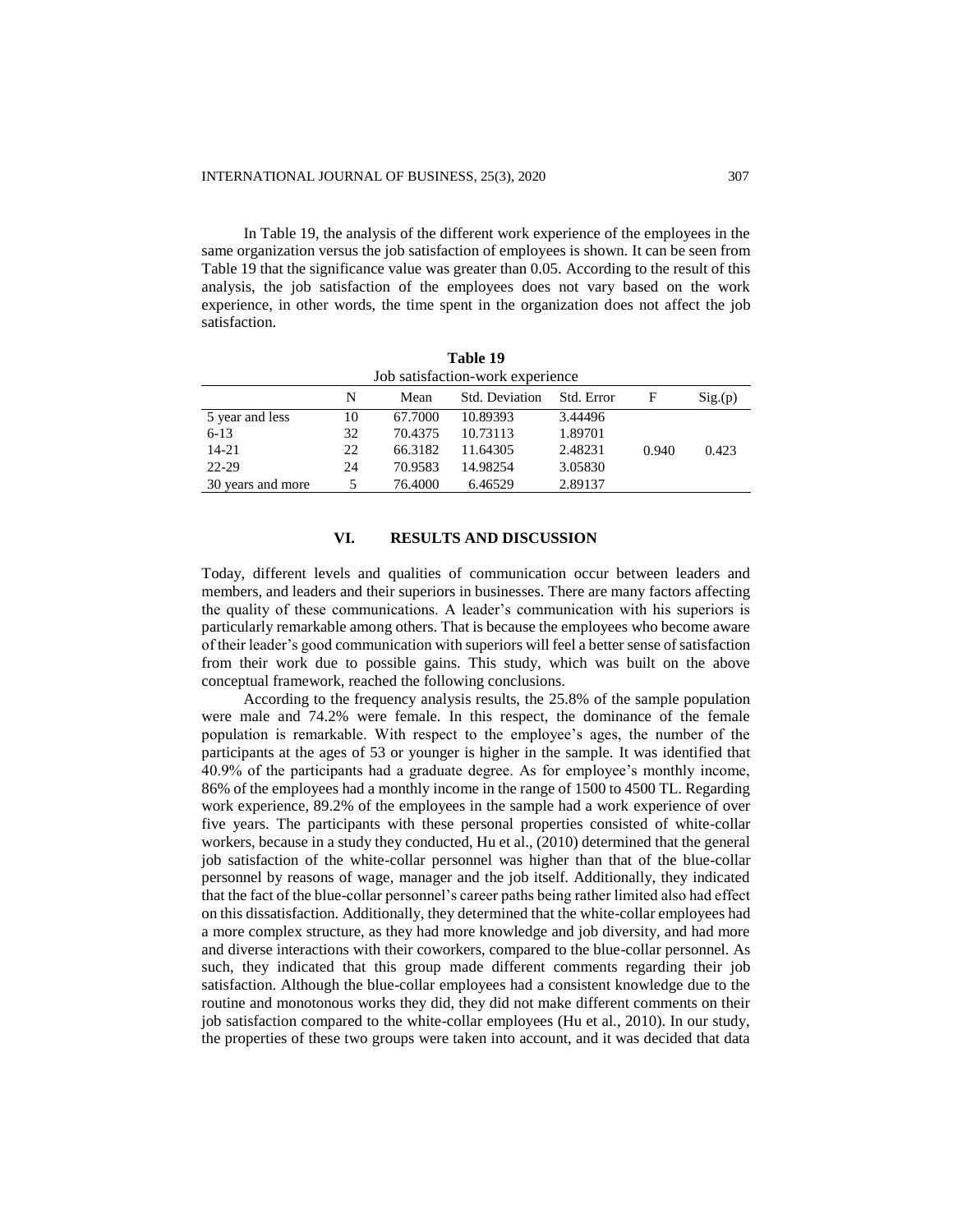were to be gathered from the white-collar employees who had increased awareness and whose interactions with the leader were higher.

The correlation analysis, regression analysis, Independent-Samples T Test and One-Way ANOVA test were used in the analysis of the data gathered from the white-collar employees. According to the results of the correlation analysis performed, a positive relationship of medium-level significance was found to exist between the job satisfaction, as the dependent variables, and the Pelz effect as the independent variable. Additionally, a positive relationship of medium-level significance was found to also exist between the leader-member exchange, as the moderator variable, and the Pelz effect as the independent variable of the research.

According to the result of the regression analysis, it was determined that leader-member exchange had a partial moderator effect on the relationship between the Pelz effect and job satisfaction.

According to the independent-samples t-test results, the employee's job satisfaction levels do not show a significant difference with respect to gender. And according to the results of the one-way ANOVA test, job satisfaction does not show a significant difference with respect to employee age, educational status, monthly income, and work experience.

A review of the literature reveals that there is research emphasizing the effect of leader-member exchange on job satisfaction. However, there is no study emphasizing that the Pelz effect has also effect on leader-member exchange and job satisfaction. From this perspective, this study is the first one in the field, and original in this regard. Previously, many researchers who conducted research on this subject remarked that a leader-member exchange had an effect on the employee's job satisfaction. Hence, the literature provides support for only the result, which suggests that leader-member exchange affects job satisfaction. As there is no previous research on this subject that considered the Pelz effect dimension, a compare could not be performed to see whether the results find not a by literature supported. However, it was mentioned above that there is a large body of research that evidenced that leader-member exchange influenced job satisfaction.

One of those studies was conducted by Cinel and Özdaşlı (2017) on hazelnut enterprises operating in the city of Ordu, Turkey. Cinel and Özdaşlı found that positive leader-member exchange increased the level of employees' job satisfaction. In a study conducted with 266 participants working in the commercial banking sector in nonmanagement positions in the cities of Ankara, İstanbul, İzmir, Malatya, Manisa and Adana, Eryılmaz et al. (2017) proved that a moderate and statistically significant relationship between leader-member exchange, including its sub-dimensions, job satisfaction. In one of her studies, Özutku (2007) found a positive and significant relationship between the quality level of superior-subordinate exchange and the dimensions of subordinates' job satisfaction. In another study conducted with 153 administrative staff working at Hitit University, Demirer et al. (2017) identified that leader-member exchange played a mediating role on job and life satisfaction. Gökalp et al. (2015) observed in a study conducted with teachers working at high schools in the city of Mersin that leader-member exchange between head teachers and teachers significantly affected teachers' job satisfaction.

This study aims to give a message to both the managers and the owners of companies, saying that they need to employ managers who have good skills in developing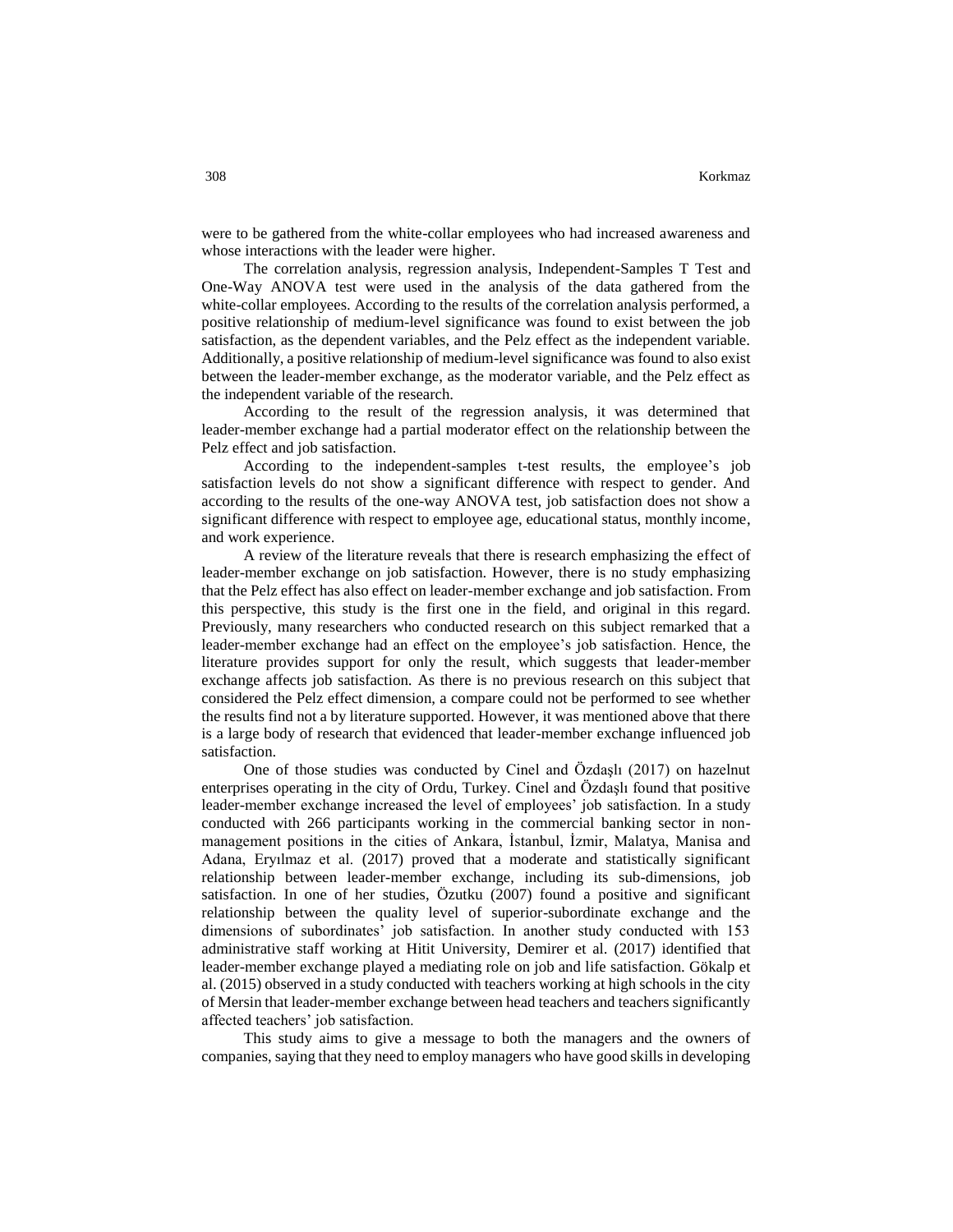communication, with both the top management and the employees, to increase the productivity of their company. In addition, it is aimed at giving a message to the managers that they need to develop good communication with both the top management and the employees to increase their own performance and productivity.

In order to survive and succeed in today's extremely competitive business world, the organizations need to efficiently benefit from the human resources they have. In order to efficiently benefit from human resources they have, the managers need to develop good relationship with their subordinates and superiors. Levels of job satisfaction increase when employees see a strong leader who has established good relationship with them.

Considering that the working conditions will change rapidly in the future, it is foreseen that there would also be changes in the parameters, which affect employees' job satisfaction. For this reason, the specialists who are going to do research on this subject in the future are advised to investigate the new factors that affect employees' job satisfaction level resulting from new working conditions.

#### **REFERENCES**

- Akıncı, Z., 2002, "Turizm Sektöründe İşgören İş Tatminini Etkileyen Faktörler: Beş Yıldızlı Konaklama İşletmelerinde Bir Uygulama," *Akdeniz İ.İ.B.F. Dergisi,* 2(4), 1- 25.
- Akman, G., V.N Tekin, and L. Şenol, 2016, "Belediye Çalışanlarının İş Tatmininde Etkili Olan Faktörlerin Demografik Değişkenlere Göre İncelenmesi Üzerine Bir Araştırma," *İstanbul Ticaret Üniversitesi Sosyal Bilimler Dergisi,* 15(29), 245-263.
- Aleksić, V.S., M. Stanisavljević, and A. Bošković, 2016, "The Interdependence of Leader-Member Exchange Relation and the Leadership Style: Research in Serbian Organisations," *Economic Themes,* 54(3), 363-383.
- Anderson, R.L., J. Tolson, M.W. Fields, and J.W. Thacker, 1990, "Job Autonomy as a Moderator of the Pelz Effect," *The Journal of Social Psychology,* 130(5), 707-708.
- Anderson, L.R., and J. Tolson, 1991, "Leaders' Upward Influence in the Organization: Replication and Extensions of the Pelz Effect to Include Group Support and Self-Monitoring," *Small Group Research,* 22(1), 59-75.
- Atılmış, T., and İ.O. Bolat, 2016, "İşletmelerde Kontrol Odağı ve Lider-Üye Etkileşiminin İş Tatmini Üzerindeki Etkisi," (Yayınlanmamış Yüksek Lisans Tezi): Balıkesir Üniversitesi, Sosyal Bilimler Enstitüsü, Balıkesir.
- Bolat, İ.O., 2011, "Lider Üye Etkileşimi ve Tükenmişlik İlişkisi," *"İş, Güç" Endüstri İlişkileri ve İnsan Kaynakları Dergisi,* 13(2), 63-80.
- Bolat, İ.O., T. Bolat, O. Seymen, and M. Yüksel, 2017, "İstismarcı Yönetim ve Tükenmişlik: Lider Üye Etkileşimi ve Güç Mesafesinin Düzenleyici Etkisi," *Balıkesir Üniversitesi Sosyal Bilimler Enstitüsü Dergisi,* 20(38), 85-111.
- Baron, R.M., and D.A. Kenny, 1986, "The Moderator-Mediator Variable Distinction in Social Psychological Research: Conceptual, Strategic, and Statistical Considerations," *Journal of Personality and Social Psychology,* 51(6), 1173-1182.
- Baycan, A., 1985, "Analysis of Several Aspects of Job Satisfaction between Different Occupational Groups," (Yayınlanmamış Yüksek Lisans Tezi): Bogaziçi Üniversitesi, Sosyal Bilimler Enstitüsü, İstanbul.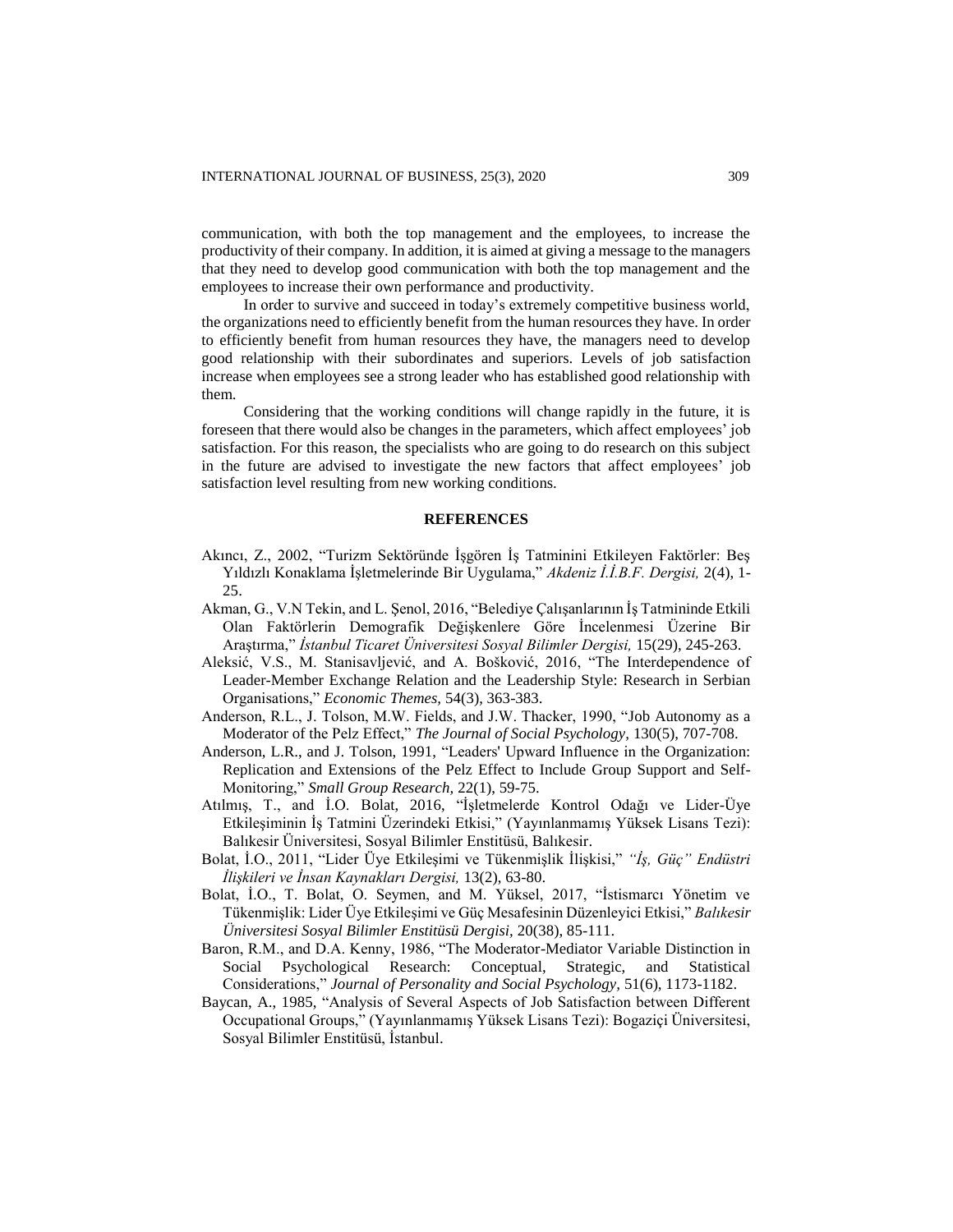- Chuang, S-S., C-T. Shih, H-Y. Chen, C-C. Lin, and Y-L. Teng, 2018, "A Moderated Mediation Model of Supplication Tactics toward Coworkers and Leader–Member Exchange," *Social Behavior and Personality,* 46(8), 1345-1358.
- Cinel, M.O., and K. Özdaşlı, 2017, "Müsamahacı ve Kısıtlayıcı Örgüt Kültürünün Lider-Üye Etkileşimi ve Çalışanların İş Tatmini Üzerine Etkisi: Fındık İşletmelerinde Çalışanlar Üzerine Bir Araştırma," *Süleyman Demirel Üniversitesi İktisadi ve İdari Bilimler Fakültesi Dergisi,* 22(3), 731-744.
- Crespi-Vallbona, M., and O. Mascarilla-Miró, 2018, "Job Satisfaction. The Case of Information Technology (IT) Professionals in Spain," *Universia Business Review,* 58, 36-51.
- Cropanzano, R., M.T. Dasborough, and H.M. Weiss, 2017, "Affective Events and the Development of Leader-Member Exchange," *Academy of Management Review,* 42(2), 233-258.
- Çalışkan, A., 2018, "Dönüşümcü Liderliğin İş Performansına Etkisi: Lider Üye Etkileşimi ve Örgütsel Bağlılığın Aracılık Rolü," *Toros Üniversitesi İİSBF Sosyal Bilimler Dergisi,* 5(8), 140.
- Dansereau, F., G. Graen, and W.J. Haga, 1975, "A Vertical Dyad Linkage Approach to Leadership within Formal Organizations," *Organizational Behavior and Human Performance,* 13(1), 46-78.
- Demirer Cindiloğlu, M., S. Polatci, F. Özçalık, and Z. Gültekin, 2017, "İşyeri Yalnızlığının İş ve Yaşam Tatminine Etkisi: Lider-Üye Etkileşiminin Aracılık Rolü," *Ege Akademik Bakış,* 17(2), 191-200.
- Deniz, M., 2005, *Bir Tutum Çeşidi Olarak İş Doyumu Örgütsel Davranış Boyutlarından Seçmeler*, Nobel Yayın Dağıtım.
- Eryılmaz, İ., D. Dirik, and A. Gülova Altın, 2017, "İş Tatmininin Belirleyicisi Olarak Lider-Üye Etkileşimi ve Politik Yetinin Düzenleyici Rolü," *Uluslararası İktisadi ve İdari İncelemeler Dergisi, (16. UİK Özel Sayısı),* 167-181.
- George, D., and P. Mallery, 2003, *SPSS for Windows Step by Step: A Simple Guide and Reference*, Pearson Education.
- Gerstner, C.R., and D.V. Day, 1997, "Meta Analytic Review of Leader-Member Exchange Theory: Correlates and Construct Issues," *Journal of Applied Psychology,* 82(6), 827-844.
- Gökalp, S., O. Kaya, A. Angay, and F. Akgün, 2015, "Öğretmen Algılarına Göre Okul Müdürüne Güvenin İş Tatmini Üzerindeki Etkisinde Lider-Üye Etkileşiminin Aracı Rolü," *Bitlis Eren Üniversitesi Sosyal Bilimler Enstitüsü Dergisi,* 4(2), 45-70.
- Göksel, A., and B. Aydıntan, 2012, "Lider-Üye Etkileşimi Düzeyinin Örgütsel Bağlılık Üzerine Etkisi: Görgül Bir Araştırma," *Süleyman Demirel Üniversitesi İktisadi ve İdari Bilimler Fakültesi Dergisi,* 17(2), 247-271.
- Güçer, E., and Ş.A. Demirdağ, 2014, "Organizational Trust and Job Satisfaction: A Study on Hotels," *Business Management Dynamics,* 4(1), 12-28.
- Hall, K.L., T.L. Baker, M.C. Andrews, T.G. Hunt, and A.A. Rapp, 2016, "The Importance of Product / Service Quality for Frontline Marketing Employee Outcomes: The Moderating Effect of Leader-Member Exchange (LMX)," *Journal of Marketing Theory and Practice,* 24(1), 23-41.
- Hrnjic, A., A. Pilav–Velic, I. Djidelija, and H. Jahic, 2018, "Innovative Behavior and Employee Job Satisfaction in Telecommunications Sector," *Economic Review – Journal of Economics and Business,* XVI (1), 19-30.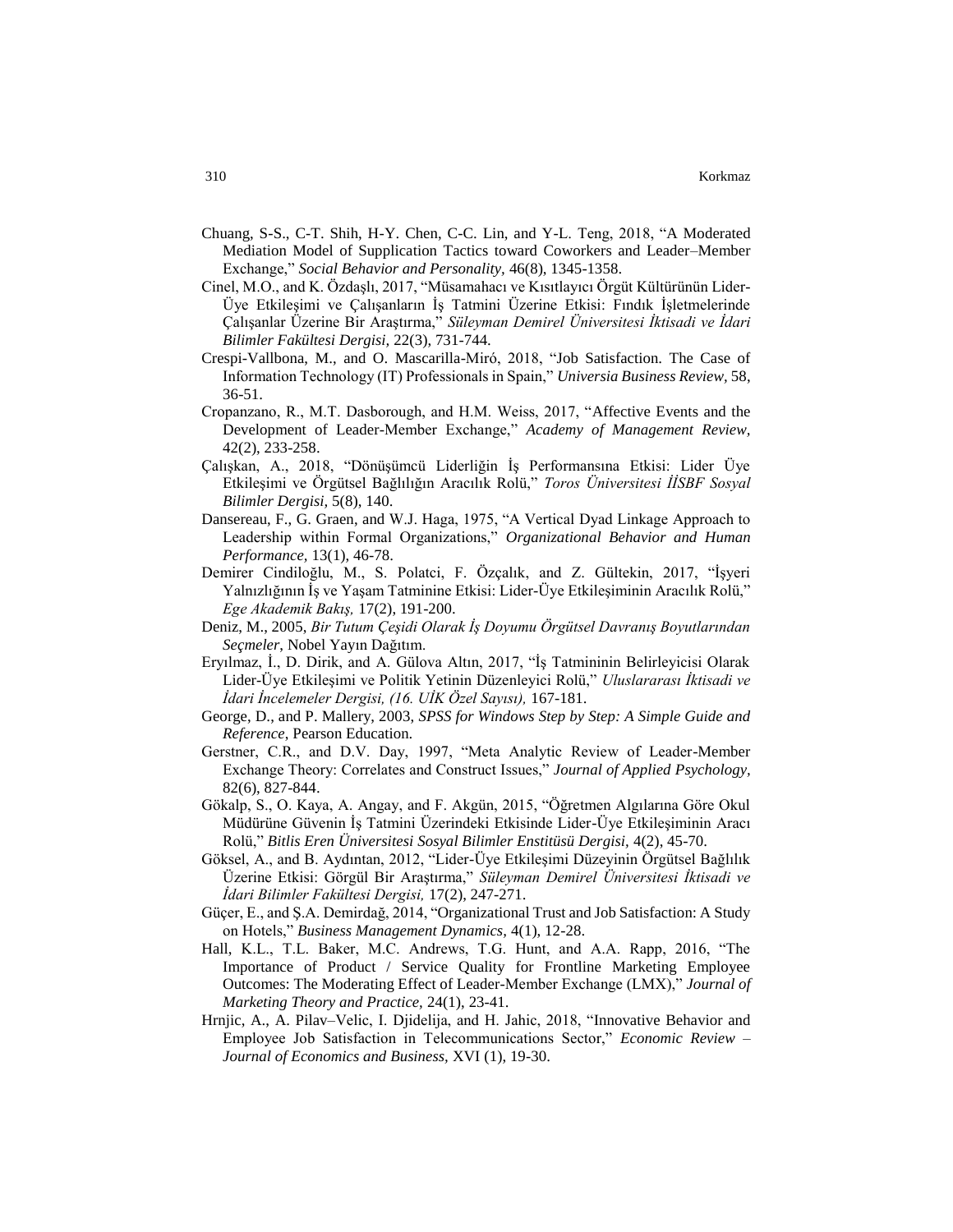- Hu, X., S. Kaplan, and R.S. Dalal (2010). "An Examination of Blue- Versus White-Collar Workers' Conceptualizations of Job Satisfaction Facets," *Journal of Vocational Behavior,* 76, 317-325.
- Jablin, F.M., 1980, "Superior's upward Influence, Satisfaction, and Openness in Superior-Subordinate Communication: A reexamination of the Pelz Effect," *Human Communication Research,* 6(3), 210-220.
- Lloyd, K.J., D. Boer, and S.C. Voelpel, 2017, "From Listening to Leading: toward an Understanding of Supervisor Listening within The Framework of Leader-Member Exchange Theory," *International Journal of Business Communication,* 54(4), 431- 451.
- Meydan, C.H., D. Dirik, and İ. Eryılmaz, 2018, "Liderin Güç Kaynakları ve İş Performansı Arasındaki İlişkide Pelz Etkisinin Düzenleyici Rolü," *Yönetim ve Ekonomi,* 25(1), 75-92.
- Morganson, V.J., D.A. Major, and M.L. Litano, 2017, "A Multilevel Examination of the Relationship between Leader-Member Exchange and Work-Family Outcomes," *Journal of Business and Psychology,* 32(4), 379-393.
- Omilion-Hodges, L.M., and C.R. Baker, 2017, "Communicating Leader-Member Relationship Quality: The Development of Leader Communication Exchange Scales to Measure Relationship Building and Maintenance through the Exchange of Communication-Based Goods," *International Journal of Business Communication,* 54(2), 115-145.
- Ordun, G., and H. Aktaş, 2014, "Lider-Üye Etkileşimi Faktörlerinin Liderler ve Astlar Tarafından Karşılıklı Algılanması: Bir Perakende İşletmesi Çalışanları Üzerinde Araştırma," *İstanbul Üniversitesi İşletme Fakültesi Dergisi,* 43(1), 120-135.
- Özutku, H., 2007, "Yönetici-Ast Etkileşimi İle İş Tatmini Arasındaki İlişki," *Amme İdaresi Dergisi,* 40(2), 79-98.
- Özutku, H., V. Ağca, and E. Cevrioğlu, 2008, "Lider-Üye Etkileşim Teorisi Çerçevesinde, Yönetici-Ast Etkileşimi İle Örgütsel Bağlılık Boyutları ve İş Performansı Arasındaki İlişki: Ampirik Bir İnceleme," *Atatürk Üniversitesi İktisadi ve İdari Bilimler Dergisi,* 22(2), 193-210.
- Ranaweera, R.A.A.S., and S. Li, 2018, "Job Satisfaction of Staff in University Libraries in Sri Lanka," *The International Journal of Organizational Innovation,* 11(1), 1-8.
- Randhawa, G., and K. Narang, 2018, "Factors Influencing Job Satisfaction of Women Police Personnel in Punjab," *The Indian Journal of Industrial Relations,* 53(4), 630- 645.
- Safarpour, H., S. Sabzevari, and A. Delpisheh, 2018, "A Study on The Occupational Stress, Job Satisfaction and Job Performance among Hospital Nurses in Ilam, Iran," *Journal of Clinical and Diagnostic Research,* 12(6), 1-5.
- Scandura, T.A., and G.B. Graen, 1984, "Moderating Effects of Initial Leader-Member Exchange Status on The Effects of a Leadership Intervention," *Journal of Applied Psychology,* 69(3), 428-436.
- Seo, J.J., J.D. Nahrgang, M.Z. Carter, and P.W. Hom, 2018, "Not all Differentiation is the Same: Examining the Moderating Effects of Leader-Member Exchange (LMX) Configurations," *Journal of Applied Psychology,* 103(5), 478-495.
- Şeşen, H., and C.H. Meydan, 2011, *Yapısal Eşitlik Modellemesi-Amos Uygulamaları*, Detay Yayıncılık.